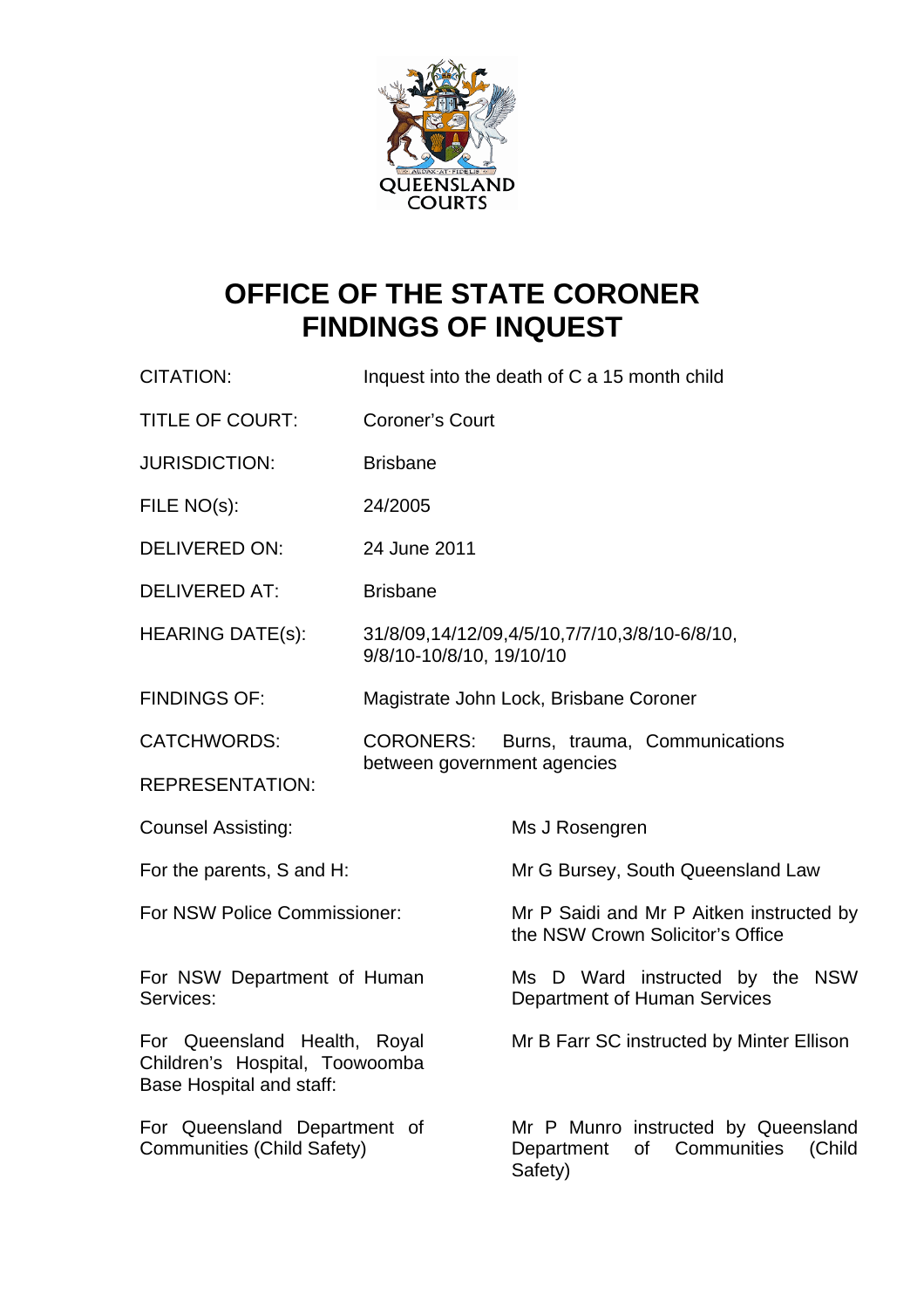## **Table of Contents**

| Conclusions about the interactions of Government Agencies17 |  |
|-------------------------------------------------------------|--|
|                                                             |  |
|                                                             |  |
|                                                             |  |
|                                                             |  |
|                                                             |  |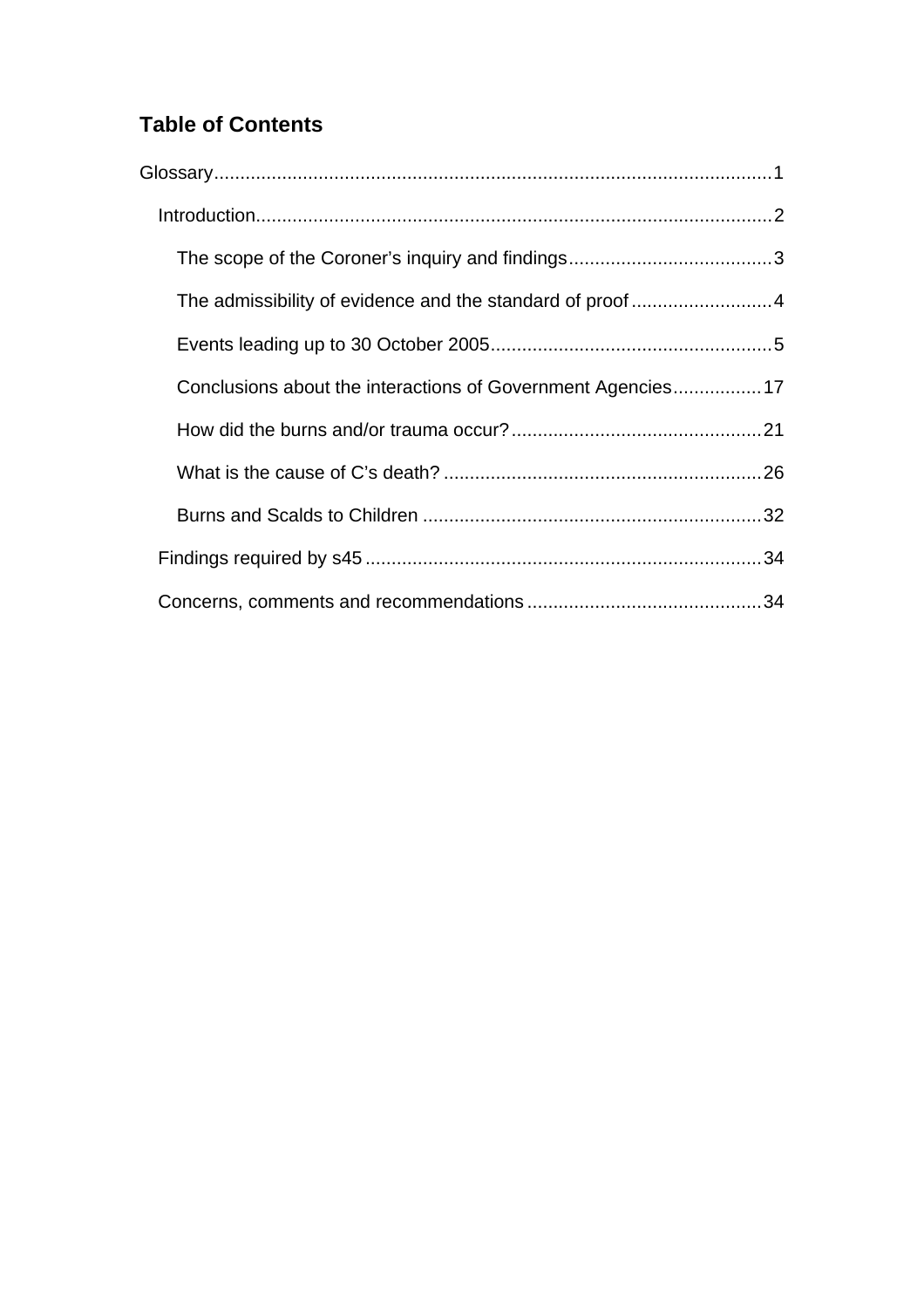**Glossary** 

| <b>CDCRR:</b>     | Queensland Child Death Case Review Report                                                                                |
|-------------------|--------------------------------------------------------------------------------------------------------------------------|
| <b>CDCRC:</b>     | Queensland Child Death Case Review Committee                                                                             |
| CSO:              | <b>Child Safety Officer</b>                                                                                              |
| CN:               | <b>Clinical Nurse</b>                                                                                                    |
| <b>NSW DOCS:</b>  | Department of Communities New South Wales                                                                                |
| <b>NSW WPP:</b>   | The NSW Police Force Witness Protection Program <sup>1</sup>                                                             |
| <b>QHMHS:</b>     | Queensland Health Mental Health Service unit at<br>Toowoomba Hospital                                                    |
| <b>QLD DOCS:</b>  | of Communities<br>(Child<br>Department<br>Protection)<br>Queensland, formerly known as the Department of Child<br>Safety |
| RN:               | <b>Registered Nurse</b>                                                                                                  |
| TACT:             | Triage Acute Care Team of the QHMHS                                                                                      |
| المستقطع المستحدث |                                                                                                                          |

**Family** 

- **C:** the deceased child aged 15 months and born on 6 June 2004
- **D:** his almost 3 year old brother
- **T:** his 4 month old brother
- **H:** his mother
- **S:** his father

<span id="page-2-0"></span>The findings record the evidence from officers of the program in the order of their appearance eg Officer 1, Officer 2 and Officer 3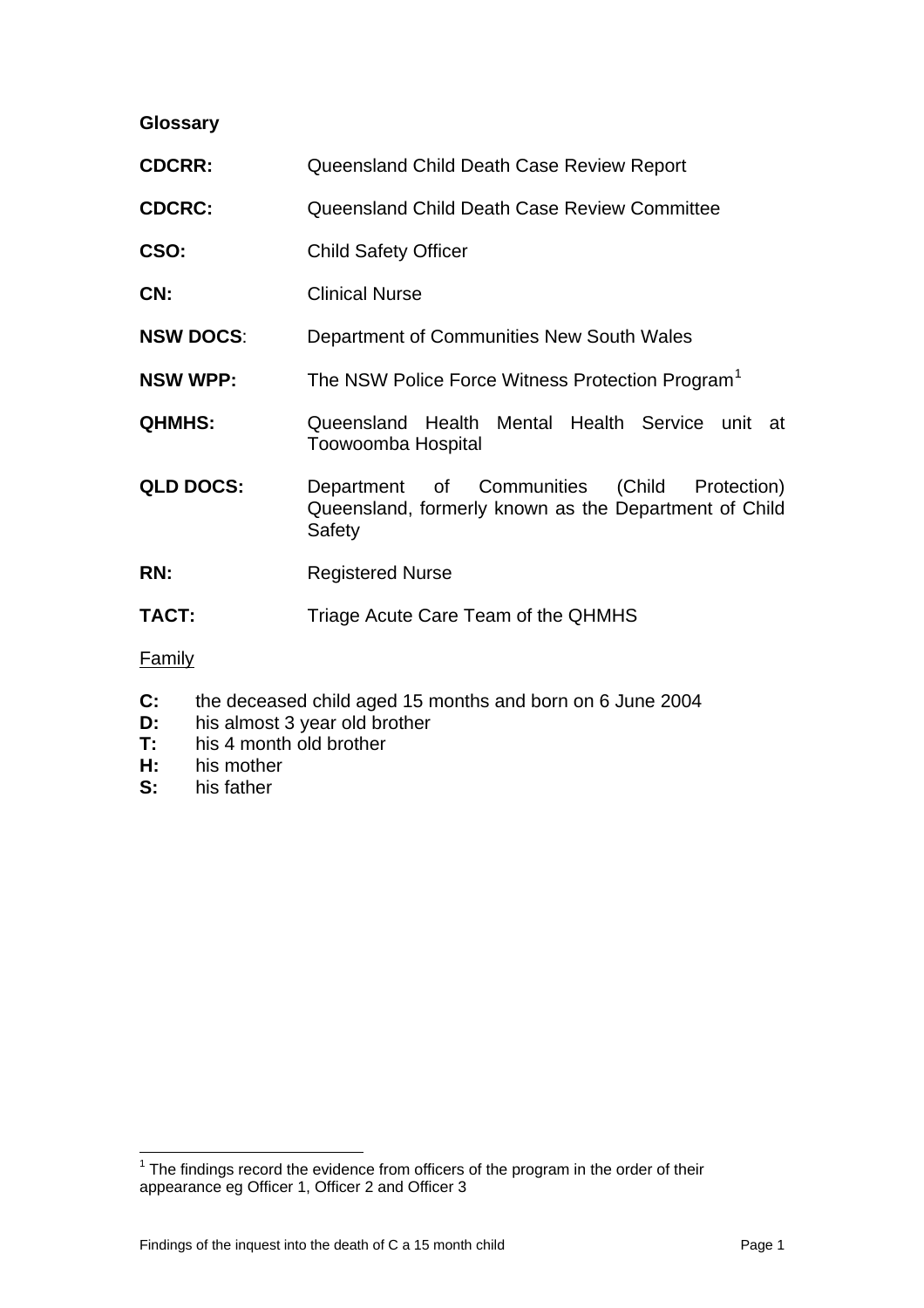## <span id="page-3-0"></span>**Introduction**

- 1. C was 15 months old when on 30 October 2005 he was left unsupervised by his parents in a bath of scalding water and suffered burns to 55 % of his body. He died on 1 November 2005.
- 2. Prior to C's death, C's family was known to the child protection authorities in New South Wales ("NSW DOCS"). His mother, H, also suffered from a mental illness but was non-compliant with treatment.
- 3. In 2004 the family were placed on the NSW Witness Protection Program ("NSW WPP") as the father S had been involved in serious criminal activity. The family was given a new identity. In 2005 the family were relocated from NSW to Toowoomba for security reasons.
- 4. H first came to the attention of Queensland Health Mental Health Services ("QHMHS") and then later to the Queensland Department of Child Safety ("QLD DOCS"). Workers with both Queensland Departments became aware of the involvement of NSW WPP and that the family were under witness protection, but they were not aware of the family's NSW DOCS history. At the time of C's death neither QHMHS nor QLD DOCS had any active engagement with the family.
- 5. After he received the burns C was transferred from Toowoomba to a major tertiary hospital in Brisbane. Despite expert medical treatment, C's condition deteriorated, but in a manner his treating clinicians considered not in keeping with a typical burns patient. The presence of internal injuries were identified. Some form of severe trauma other than from the burns was considered a possible cause of the internal injuries.
- 6. An autopsy examination confirmed the clinical findings however the pathologist indicated there had been rare reports of internal injuries such as found in C occurring in severe burns cases. The cause of death was opined to be due to complications from burns.
- 7. During an extensive police investigation C's mother H, gave a number of inconsistent versions as to the events that resulted in C suffering the burns. She tried to blame his 3 year old brother D. His father, S, gave relatively consistent versions. The Queensland Police Service ("QPS") charged both parents with offences including causing grievous bodily harm. These charges were later reduced to child neglect charges for which they received a good behaviour bond.
- 8. The main issues for the inquest were:
	- a. what impact did the actions/inactions or breakdown in communication between the various government authorities in New South Wales and Queensland have in relation to the circumstances leading up to the death of C;
	- b. how did the burns and/or trauma occur; and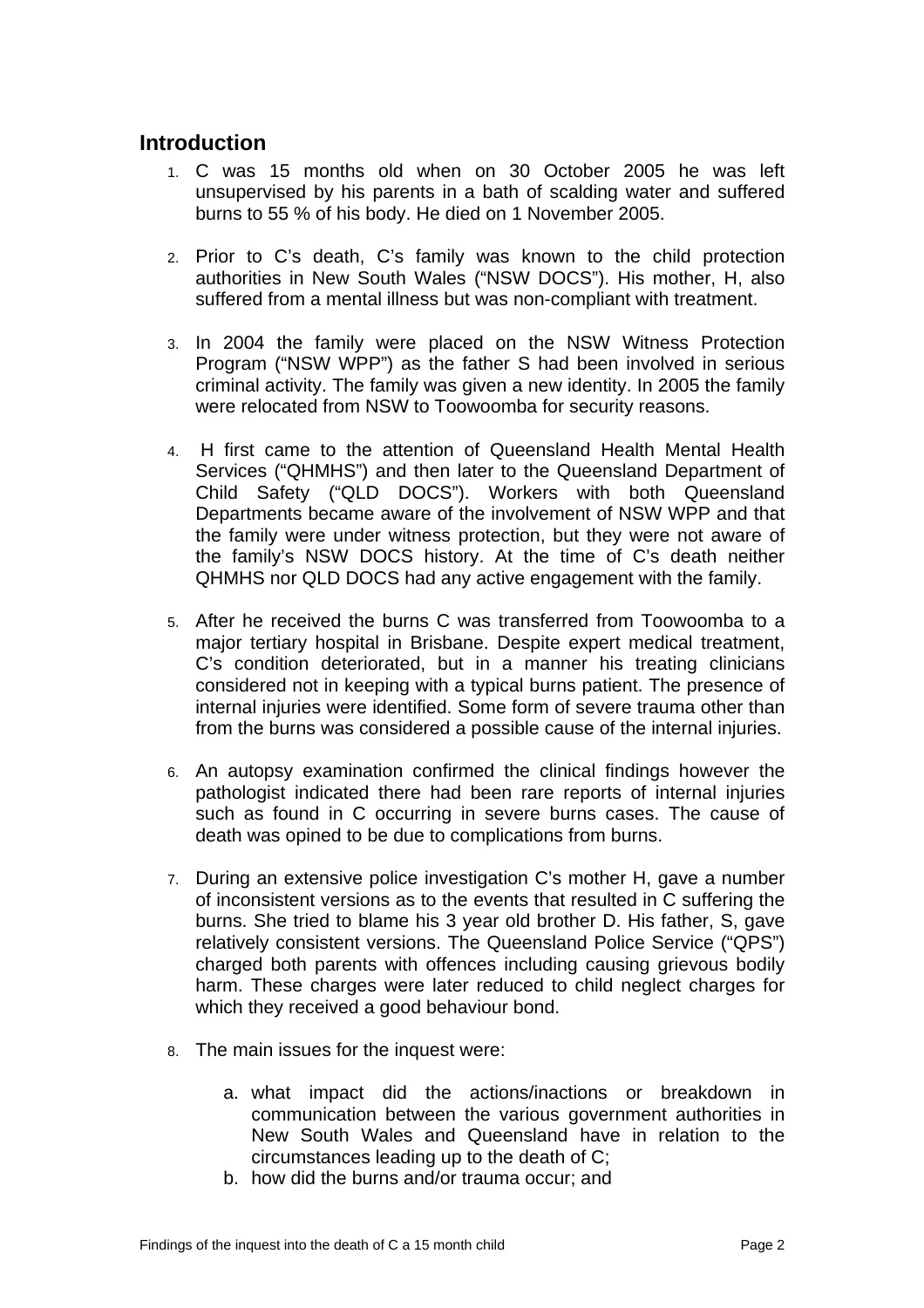- <span id="page-4-0"></span>c. determining the medical cause of death and whether it was due to burns, trauma or a combination of both; and
- d. could any recommendations be made which may help to prevent deaths happening from similar causes in the future.
- 9. Prior to the inquest, and again at the commencement of the inquest QLD DOCS and the NSW Police Commissioner sought orders prohibiting the disclosure and publication of any information that may tend to identify C, members of his family or their current location and the identification of officers of the NSW WPP. I made those orders which are to remain in force indefinitely. For completeness my findings de-identifies all witnesses who gave evidence in the proceedings other than QPS officers and medical witnesses.
- 10. Section 45 of the Coroners Act 2003 ("the Act") provides that when an inquest is held into a death, the coroner's written findings must be given to the family of the person who died and to each of the persons or organisations granted leave to appear at the inquest. These findings will be distributed in accordance with the requirements of the Act and also placed on the website of the Office of the State Coroner.

## **The scope of the Coroner's inquiry and findings**

- 11. A coroner has jurisdiction to inquire into the cause and the circumstances of a reportable death. If possible he/she is required to find:
	- a. whether a death in fact happened;
	- b. the identity of the deceased;
	- c. when, where and how the death occurred; and
	- d. what caused the person to die.
- 12. There has been considerable litigation concerning the extent of a coroner's jurisdiction to inquire into the circumstances of a death. The authorities clearly establish that the scope of an inquest goes beyond merely establishing the medical cause of death.
- 13. An inquest is not a trial between opposing parties but an inquiry into the death. In a leading English case it was described in this way:- "*It is an inquisitorial process, a process of investigation quite unlike a criminal trial where the prosecutor accuses and the accused defends… The function of an inquest is to seek out and record as many of the facts concerning the death as the public interest requires*." [2](#page-4-1)
- 14. The focus is on discovering what happened, not on ascribing guilt, attributing blame or apportioning liability. The purpose is to inform the family and the public of how the death occurred with a view to reducing the likelihood of similar deaths. As a result, the Act authorises a

<span id="page-4-1"></span><sup>2</sup> *R v South London Coroner; ex parte Thompson* (1982) 126 S.J. 625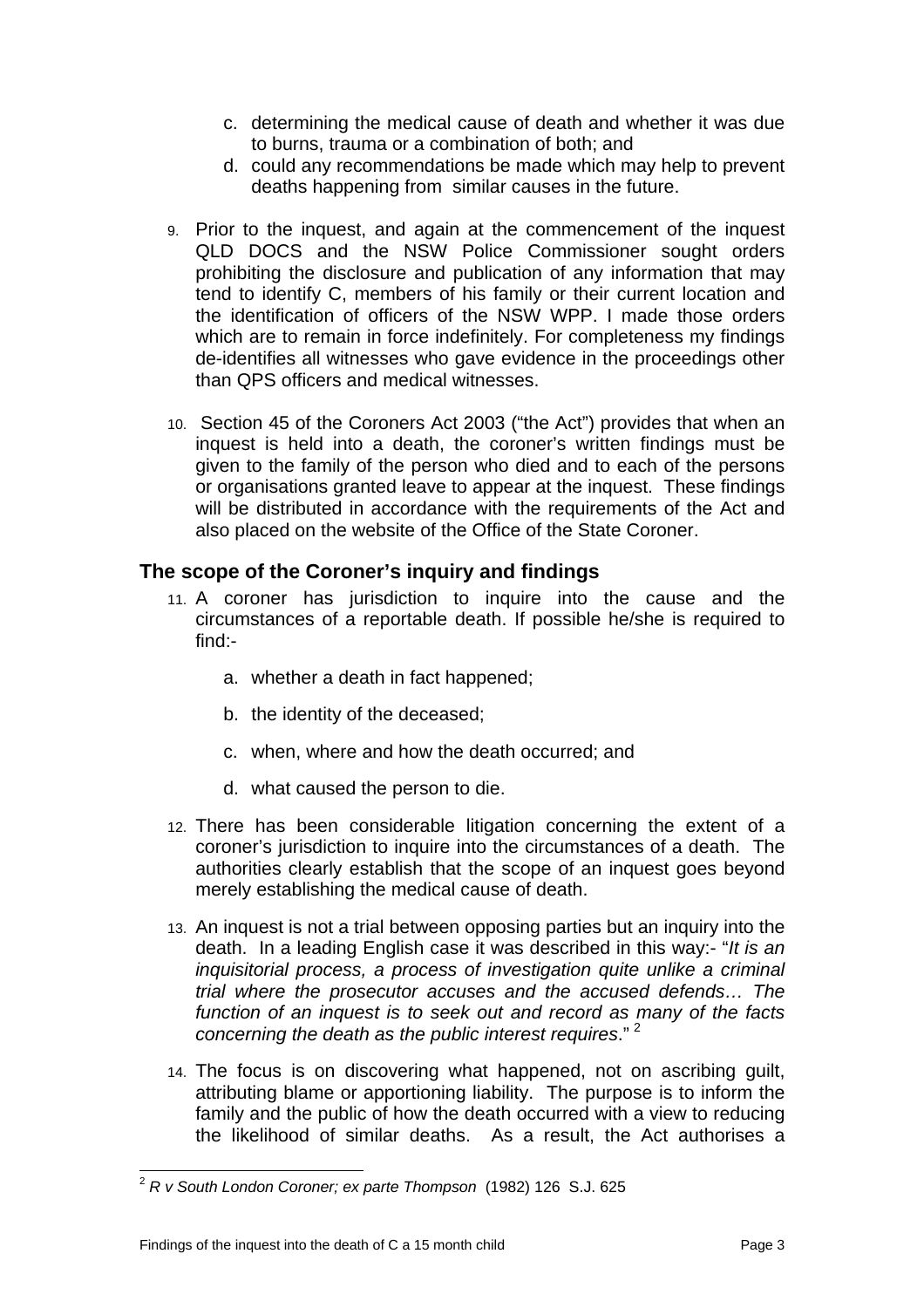<span id="page-5-0"></span>coroner to make preventive recommendations concerning public health or safety, the administration of justice or ways to prevent deaths from happening in similar circumstances in future.<sup>[3](#page-5-1)</sup> However, a coroner must not include in the findings or recommendations, statements that a person is or maybe guilty of an offence or is or maybe civilly liable for something.<sup>[4](#page-5-2)</sup>

### **The admissibility of evidence and the standard of proof**

- 15. A coroner's court is not bound by the rules of evidence because the Act provides that the court "*may inform itself in any way it considers appropriate*."[5](#page-5-3) That does not mean that any and every piece of information, however unreliable, will be admitted into evidence and acted upon. However, it does give a coroner greater scope to receive information that may not be admissible in other proceedings and to have regard to its origin or source when determining what weight should be given to the information.
- 16. This flexibility has been explained as a consequence of an inquest being a fact-finding exercise rather than a means of apportioning guilt; an inquiry rather than a trial. $^6$  $^6$
- 17. A coroner should apply the civil standard of proof, namely the balance of probabilities but the approach referred to as the Briginshaw sliding scale is applicable.<sup>[7](#page-5-5)</sup> This means that the more significant the issue to be determined; or the more serious an allegation; or the more inherently unlikely an occurrence; then in those cases the clearer and more persuasive the evidence should be in order for the trier of fact to be sufficiently satisfied that it has been proven to the civil standard. $8$
- 18. It is also clear that a coroner is obliged to comply with the rules of natural justice and to act judicially. $\frac{9}{10}$  $\frac{9}{10}$  $\frac{9}{10}$  This means that no findings adverse to the interest of any party may be made without that party first being given a right to be heard in opposition to that finding. As *Annetts v McCann*[10](#page-5-8) makes clear, that includes being given an opportunity to make submissions against findings that might be damaging to the reputation of any individual or organisation.
- 19. If, from information obtained at an inquest or during the investigation, a coroner reasonably believes that the information may cause a disciplinary body for a person's profession or trade to inquire into, or

 3 Section 46 of the Act

<span id="page-5-2"></span><span id="page-5-1"></span> $4$  Sections 45(5) and 46(3) of the Act

<sup>&</sup>lt;sup>5</sup> Section 37 of the Act

<span id="page-5-7"></span><span id="page-5-6"></span>

<span id="page-5-5"></span><span id="page-5-4"></span><span id="page-5-3"></span><sup>&</sup>lt;sup>6</sup> R v South London Coroner; ex parte Thompson per Lord Lane CJ, (1982) 126 S.J. 625<br>
<sup>7</sup> Anderson v Blashki [1993] 2 VR 89 at 96 per Gobbo J<br>
<sup>8</sup> Briginshaw v Briginshaw (1938) 60 CLR 336 at 361 per Sir Owen Dixon J<br>
<sup>9</sup> in Freckelton I., "Inquest Law" in *The inquest handbook*, Selby H., Federation Press, 1998 at 13

<span id="page-5-8"></span><sup>10 (1990) 65</sup> ALJR 167 at 168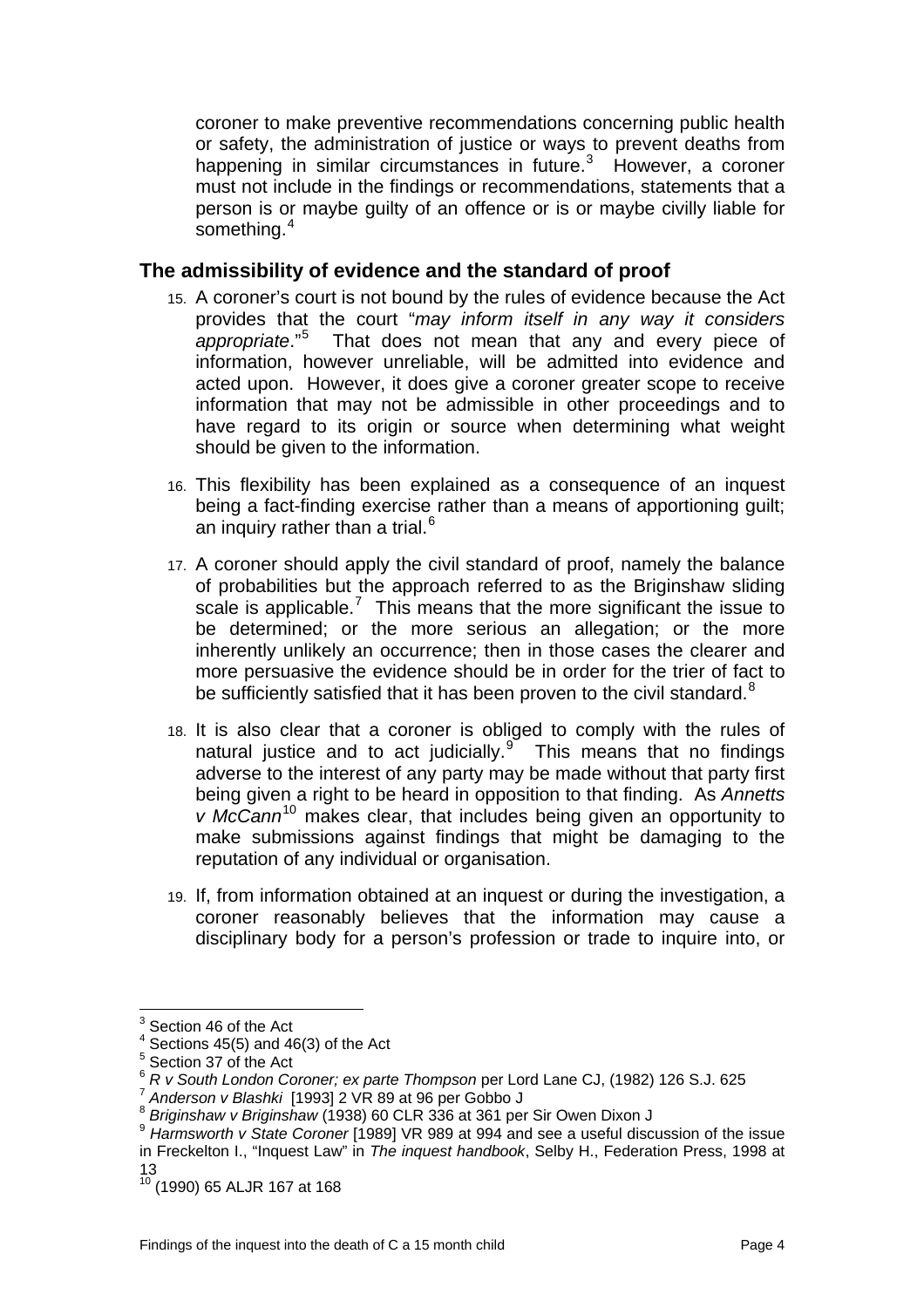take steps in relation to, the person's conduct, then the coroner may give that information to that body.<sup>[11](#page-6-1)</sup>

## <span id="page-6-0"></span>**Events leading up to 30 October 2005**

- 20. C was aged 15 months when he died in November 2005. He had been living with his mother, H and father, S. He had two brothers, T who was aged 4 months and D who was nearly 3. There was some confusion, as a result of conflicting statements by H, as to whether S was D's biological father. This is not an issue I need to resolve, although the evidence was informative in relation to issues of credit, particularly in relation to H.
- 21. The family had been residing in Toowoomba since April 2005. Prior to this they had been living in NSW at two regional locations.
- 22. C's family was known to NSW Department of Communities (NSW DOCS). There were in total 5 separate notifications made to NSW DOCS between February 2003 and September 2003 in respect to D. The notification made in September 2003 raised the possibility of sexual and physical abuse of D and neglect concerns. Although substantiated as child protection concerns the cases were closed due to "competing priorities".
- 23. In 2004, C's parents applied to became eligible for protection under the NSW Witness Protection Program (NSW WPP).
- 24. As part of the assessment process the parents were interviewed by a psychologist. It was noted H had a history of borderline personality disorder bordering on schizophrenia and was non-compliant as to treatment. The psychologist recommended that NSW WPP have regular contact with H.
- 25. NSW WPP did not support the application by S as it was thought the level of threat was such that alternative avenues could be used. The matter proceed to an appeal to the NSW Ombudsman who overruled the objection, requiring S to be placed on the NSW WPP.
- 26. In April 2004, C's parents were offered and accepted full protection on to the NSW WPP.
- 27. Once the family were accepted it is abundantly clear NSW WPP gave them significant support. The evidence of NSW WPP Officer 1 is that their records indicate almost 800 computer database entries record contact with or issues relating to C's family of which 750 relate to the period prior to C's death. The contact made with the family and government agencies is set out in his statement. It is quite extensive with most records on their database made contemporaneously and the

<span id="page-6-1"></span> $11$  Section 48(4) of the Act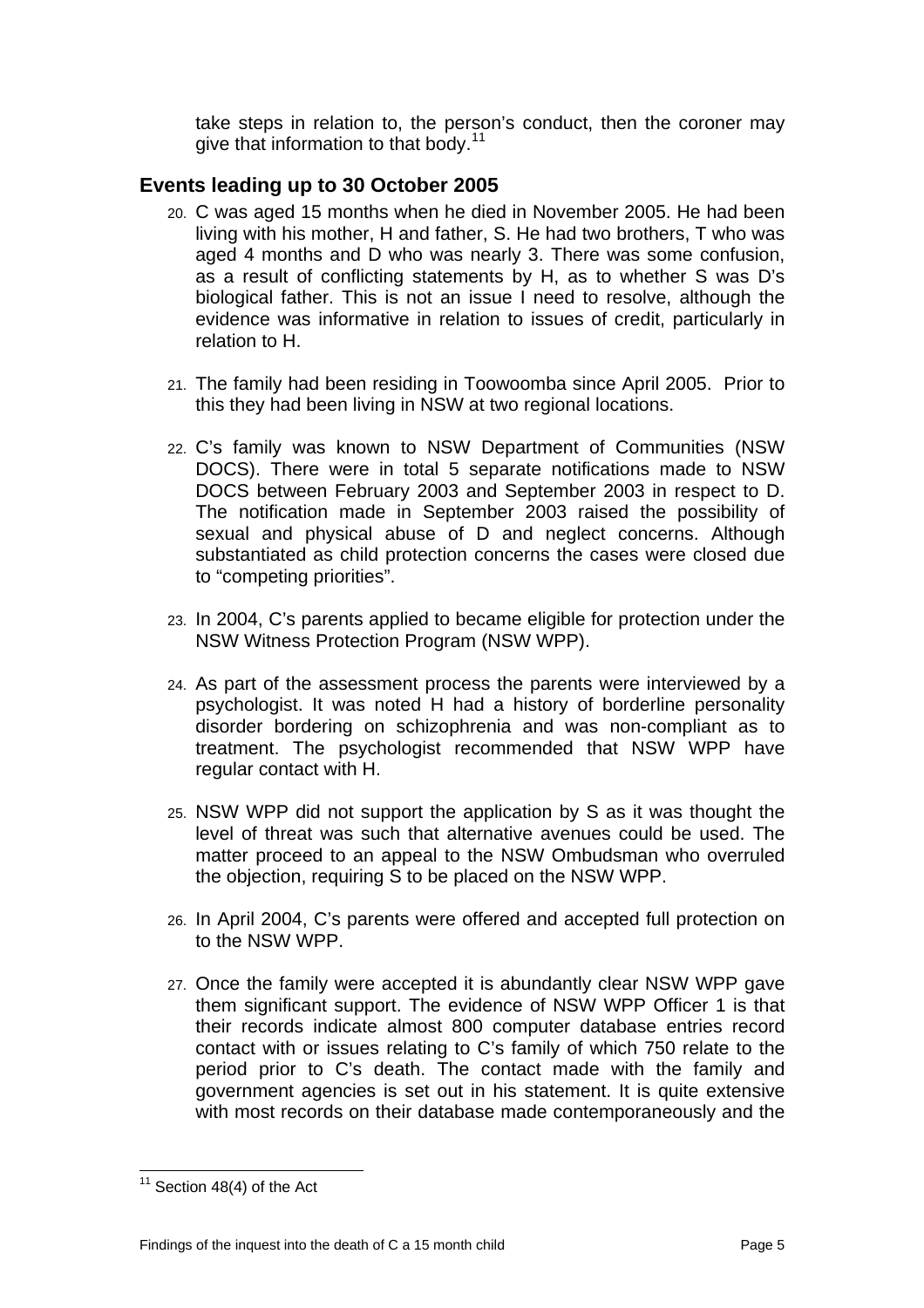involvement corroborated by evidence from other agencies involved with the family.

- 28. Once the NSW WPP became involved, the management of the family through NSW DOCS became more complicated because they had been provided with new identities. An arrangement was made between NSW WPP and NSW DOCS that if a notification regarding the new family identity was made, the NSW DOCS file would be flagged so that contact would be made with NSW DOCS employee Mr G (who would have access to the family's previous NSW DOCS history). It is apparent meetings were held with NSW DOCS as early as 23 April 2004 however Mr G thought it was a few months later. Given the contemporaneous files notes of NSW WPP, I accept they are more reliable than Mr G's memory of events over 5 years back.
- 29. Mr G considered it was inevitable the family would come to the attention of child protection authorities and said as much to Officer 3 of NSW WPP as early as July 2004.
- 30. Mr G agreed the previous notifications over 2003 contained serious allegations. He was not able to say why the cases had been closed but most likely it was due to "competing priorities" (a reference to other cases requiring more urgent attention and resource issues). He told NSW WPP the previous notifications were too old to now reconsider the information.
- 31. It is apparent there were two notifications to NSW DOCS about the family under its new identity in late 2004 and early 2005 in NSW. Another report was made to Mr G in 2005, which ultimately was found to be not related to this family but another with the same surname.
- 32. Mr G was contacted in late December 2004 in relation to an approach to a regional office where the family was living for the installation of an air conditioner and which was not welfare related.
- 33. However, the evidence supports a finding that the flagging arrangement did not work uniformly well. It would appear from the evidence of Mr G that the alert for D and the alerts for other family members were set up slightly differently on the computer database, probably in error. Whether that was the reason or not, no contact was made with Mr G relating to the family about the February 2005 notification.
- 34. The 2005 notification concerned allegations that C had serious sun burn, that H may have a mental illness and the state of the family home may pose a risk to the children. The case was closed because of "competing priorities", not because the case was unsubstantiated or had been adequately assessed. At that time the case manager would not have been aware of the previous history of the family because of the change in identity and presumably because no contact was made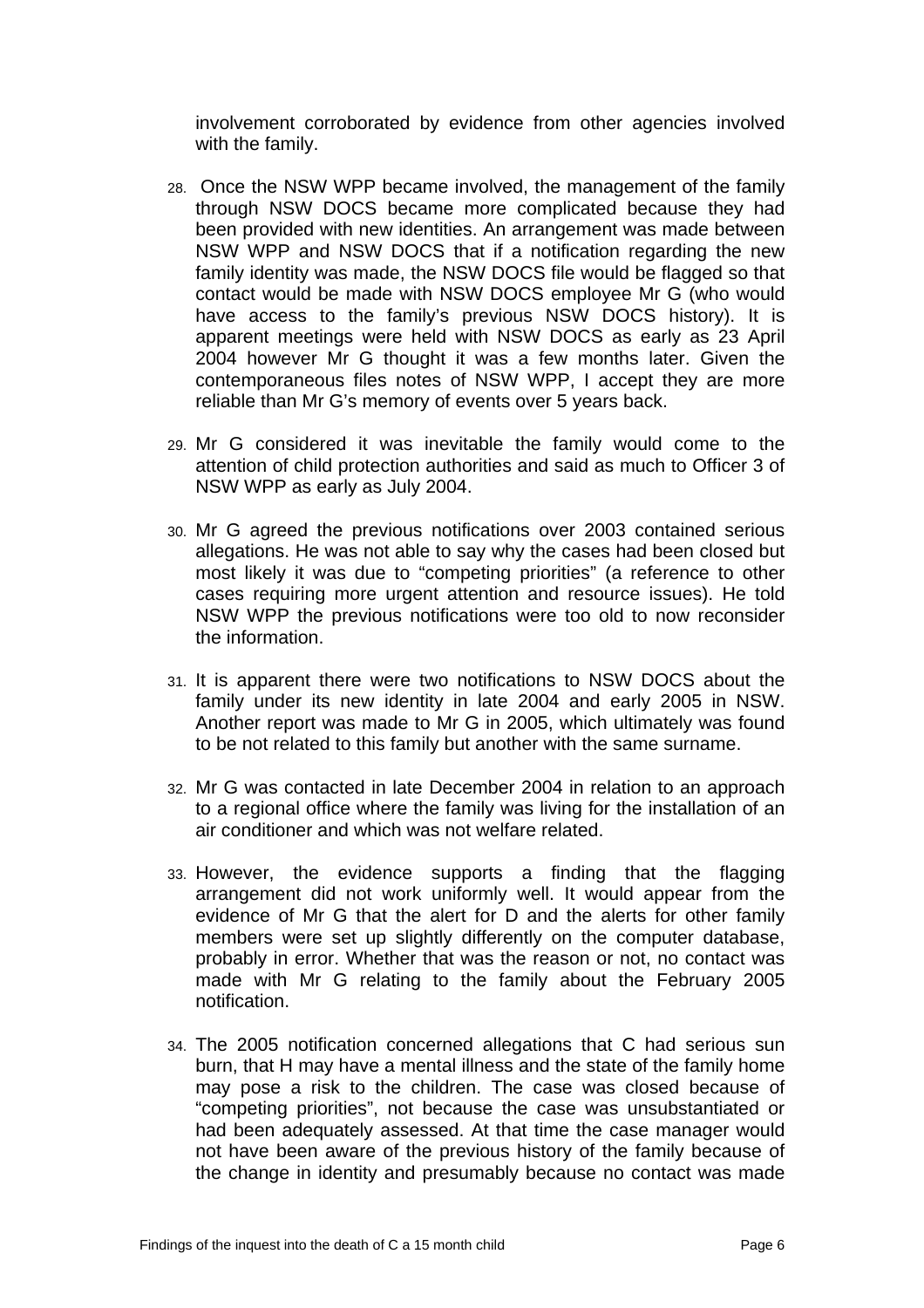with Mr G. Mr G agreed the 2005 risks of harm notification were serious enough that he should have been contacted.

- 35. In April 2005 the family were relocated by NSW WPP to Toowoomba for security reasons. NSW DOCS was informed of the move by NSW WPP on 5 May 2005, but neither department made any contact with QLD DOCS. It is apparent the reason why NSW WPP informed NSW DOCS was to determine what protocols would be in place if child protection concerns became evident in Queensland.
- 36. Mr G, without the knowledge of the 2005 notification, told NSW WPP that on the basis any current notifications had been closed in NSW there would not be an automatic disclosure to QLD DOCS by NSW DOCS and there was no obligation for NSW WPP to inform QLD DOCS. Mr G gave evidence that if he had been aware of the February 2005 reports he may have provided that information to QLD DOCS, given the information was only 3 months old, although he was not sure what QLD DOCS would have done with that information.
- 37. I will at this point mention issues surrounding the state and condition of the family home. Rather than repeating it at length it should be noted that its state was a common and frequent observation made by numerous government employees throughout the extensive records in New South Wales and Queensland. Many witnesses make comment about the uncleanliness and unsanitary condition of the house, wherever the family was residing. It is fair to say most of those witnesses, although concerned enough to make a note of their observation, did not consider the state of the house per se warranted direct intervention as a child protection issue.
- 38. I accept that if government agencies felt compelled to intervene every time there was a report about a family because of low standard housing conditions then the capacity for agencies to cope would be unsustainable and in any event may not necessarily be evidence that children are at risk.
- 39. Each witness who gave evidence about the state of the house when they had observed it at their earlier visits was shown photographs of the interior of house taken by Police on the day C was burnt. Without exception, each witness stated the condition of the house was much worse than was evident at earlier visits. Most of the witnesses agreed the substandard state of the house on the day C was burnt could be an indicator of some deterioration in the capacity of the family to cope. It is uncontroversial to say any objective view of the state of the house would consider it appalling.
- 40. Below are examples of the condition of the house as photographed immediately after C suffered the burns. There are numerous other photographs contained in exhibit E8.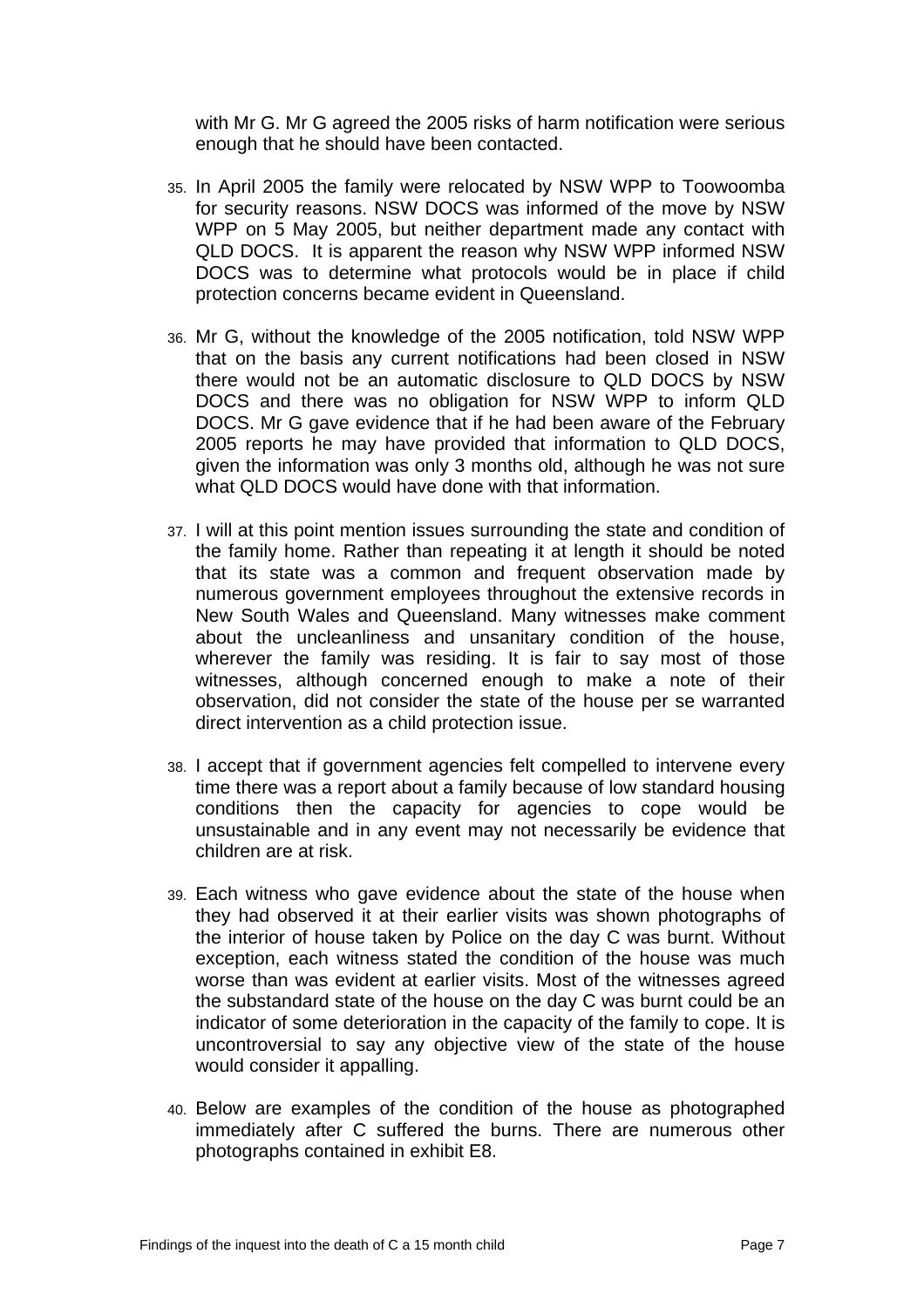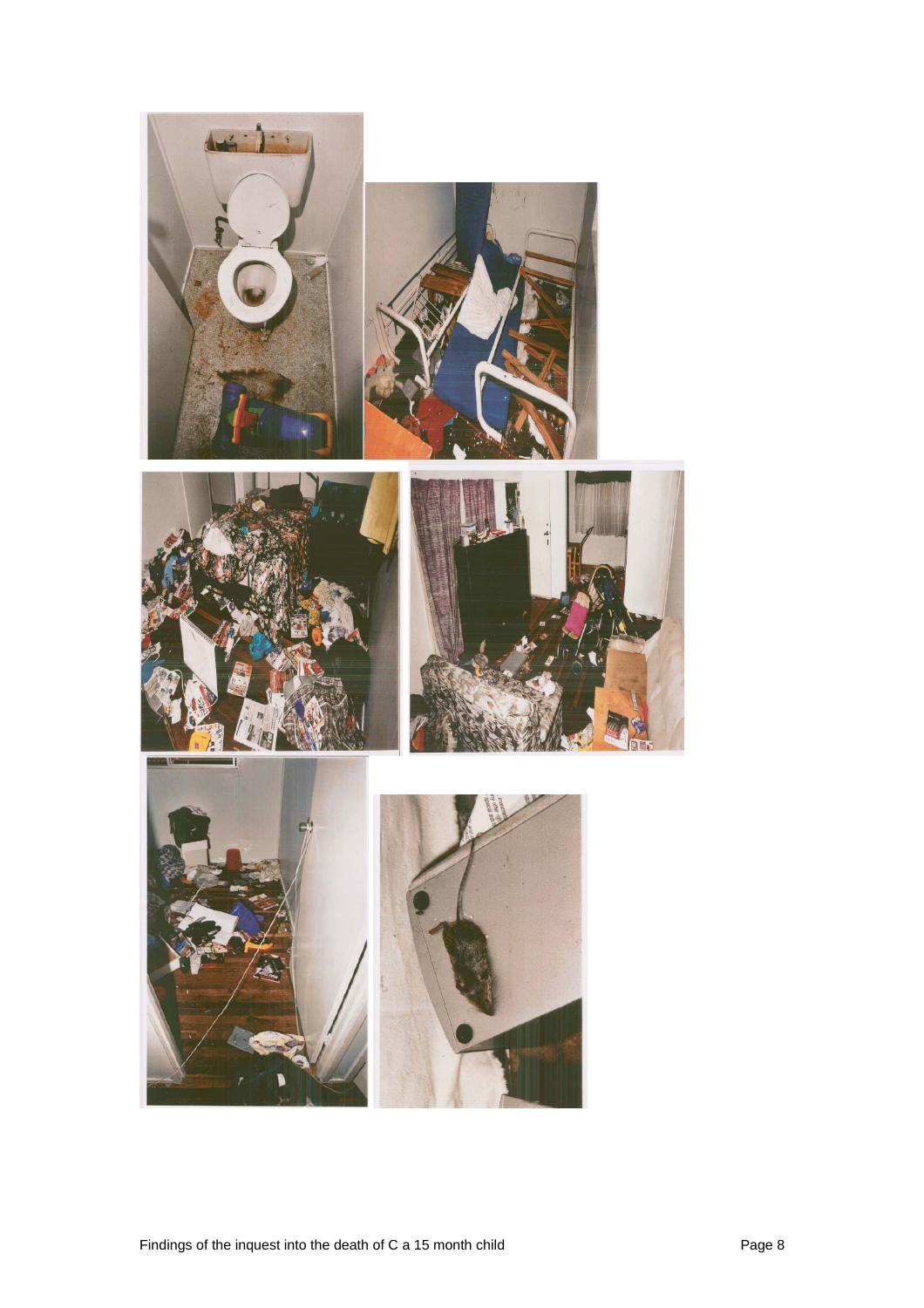- 41. About 5 weeks after arriving in Toowoomba, H became a client of the QHMHS. On 10 May 2005 a member of the Triage Acute Care Team ("TACT") was contacted by H to see if her GP had sent a referral as she reported she was feeling weird, having mood swings and feeling paranoid. A TACT team meeting decided an urgent home assessment should be made.
- 42. Registered Nurse ("RN") Y and Clinical Nurse ("CN") M made a home visit to conduct a mental health assessment the next day. They noted the house was filthy with black smears along the wall, bits of rice on the floor and rotting tomato underneath the table. D and C seemed well fed and clean. H provided a history suggestive of paranoid schizophrenia with depressive features, as well as agoraphobia with panic disorder. H reported hearing voices and eating only white bread for a year as she feared coloured food was poisoned. H advised she was a drug user in the past and a victim of sexual assault. CN M believed H had a debilitating psychotic illness and was concerned as H stated she was pregnant however she had not received any antenatal care and was potentially consuming a diet inadequate to support pregnancy. An urgent medical assessment was arranged for 12 May 2005. When driving home on 11 May 2005, RN Y saw the parents, D and C walking on the street. When CN M was told this, he thought this was grossly inconsistent with the version H had supplied him with, namely a fear of not being able to leave the house.
- 43. RN Y and Dr D attended the home to conduct an assessment for about an hour on 12 May 2005. The house was observed to be in a filthy state with food and clothing on the ground and it smelt. Very loud music was playing on arrival. A child was wearing only underpants on a cold day outside but did not appear cold. The children otherwise appeared reasonably well cared for. They spoke to H about maintaining an adequate diet while she was pregnant and said they would contact her about prescribing medication and ongoing management.
- 44. A provisional diagnosis of paranoid schizophrenia with mild depressive illness was made. H also described agoraphobia with panic disorder and social phobia. It was also considered that in the context of an unplanned pregnancy, recently moving to Toowoomba, limited social supports, caring for two small children, serious financial difficulties and a background of thyrotoxicosis with no recent monitoring, that a differential diagnosis included an organic cause for her problems.
- 45. Dr D's case notes recorded: "there is a risk of neglect toward the unborn child and the current children although at present they appear to be well cared for physically. They should be closely monitored and may need to be reported to DOCS/SCAN."[12](#page-10-0)

<span id="page-10-0"></span> $12$  Exhibit I1.1 page 20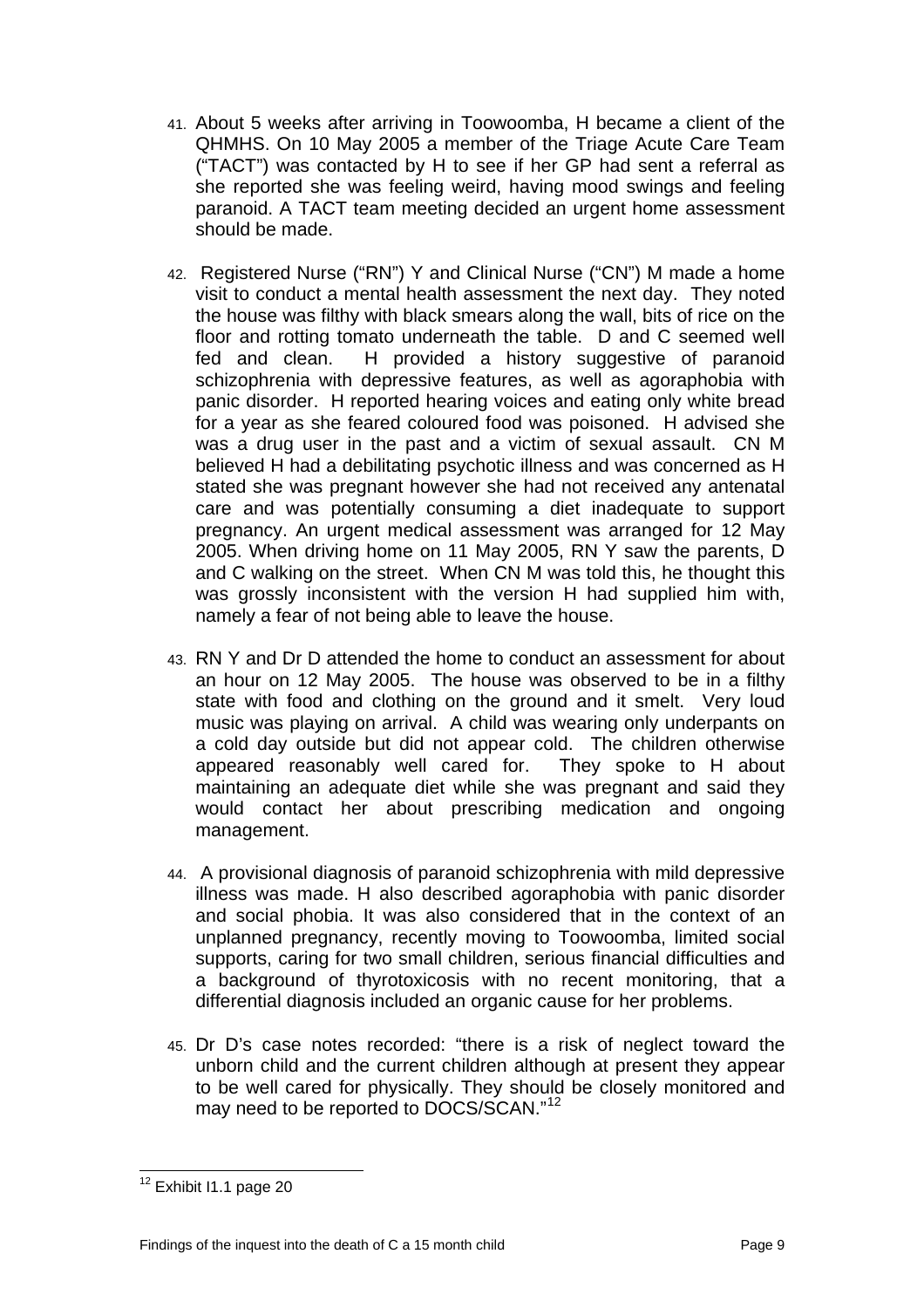- 46. The management plan was to include home visits every second day with phone calls on alternate days. There was to be further investigation of organic and medical causes of H's presentation including CT scan, thyroid function tests, full blood count, electrolytes, liver function tests, vitamin B12 and folate assays and serology for HIV, HBV, HCV and syphilis. A prescription was written for antipsychotic medication (Risperidone 1mg every night) and this was to be handed over to H on the next home visit. An admission to hospital was to be considered if clinicians thought there was an increasing level of distress or risk or if H did not respond to medication.
- 47. A home visit was conducted on 13 May 2005 and the script handed over. The house was again observed to be untidy and odorous.
- 48. At this point the father S was to travel to NSW to face criminal charges and it was thought he may go to prison. There were concerns expressed to NSW WPP that H may not cope on her own with the children.
- 49. On 17 May 2005, CN M, Dr P (senior psychiatric registrar) and Dr V (observer) conducted a further home visit. The house was still very untidy. A dark substance was smeared over the walls. An old apple or tomato was under the table and rice and oil were on the floor. H blamed D for the mess. H had not filled the prescription for Risperidone. S advised he had a court matter set down for 2 June and he was going to NSW. The children otherwise appeared cared for.
- 50. On 19 May, CN L and RN M conducted a home visit. The house was again filthy with food spills on the table, chairs and up the walls. There were old vegetable peelings sitting on the sink and a white powdery film covering the surfaces in the lounge and kitchen. H advised D had thrown milk formula around the house. Clothes were all over the floor in the bedrooms and bathroom. H described cramping in the lower abdominal/pelvic region with lower back pain. H had not obtained any antenatal care other than an interview with a midwife on 16 May. H agreed to go to hospital for an assessment by an obstetrician and gynaecologist. A pile of dirty nappies was in the baby bath. C did not smell particularly clean and his clothes were a bit soiled. D was hyperactive and not doing what he was asked.
- 51. H was brought in by ambulance to Toowoomba Hospital. She could not manage D's behaviour whilst there. Whilst at the hospital, H was observed eating sandwiches with a variety of different fillings (contrary to her statement she only ate white bread). A social worker was contacted due to concerns about how H would cope generally on account of her mental health issues. There was consideration it may be necessary to arrange emergency care for the children if H needed to stay in hospital. The social worker recommended to TACT that it consider whether psychological and emotional abuse was occurring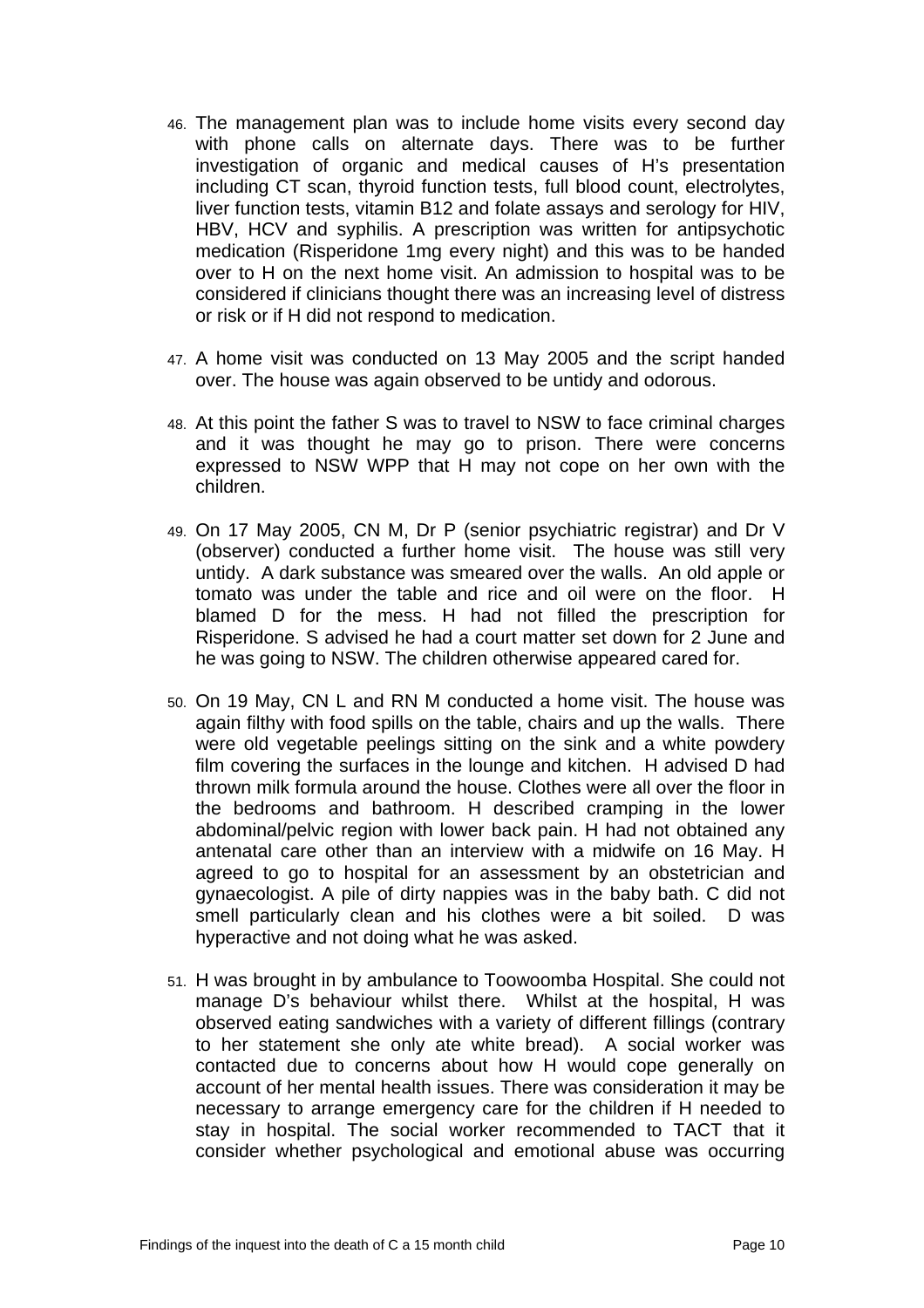plus neglect and whether S was able to perform a protective function to address these factors. H was discharged back home.

- 52. A home visit by CN M and RN L took place on 22 May. The house was a mess. The huge TV screen was covered in cornflour. H and S blamed D for making the mess the night before, however confirmed they had made no attempt to clean this up. A chair appeared to be wet with liquid that smelt like urine. When the parents were asked about this they did not seem to react. D was running around inside and outside and throwing things into a wheelie bin and the parents did not react to this. CN M challenged H regarding inconsistencies in the information she was providing and her behaviour. The plan was that the case would be discussed with the consultant psychiatrist to consider hospitalisation for diagnostic clarification away from her partner and children to see if paranoia was evident in the hospital setting.
- 53. On 24 May Dr P and RN L made a further home visit for further assessment and to clarify H's diagnosis. The house was filthy. Dr P could not observe any obvious psychotic symptoms and was of the opinion the symptoms were more in keeping with a neurotic basis, repeated betrayal of trust and low self-esteem. Dr P's view was that H did not have a psychotic disorder but was more likely to be suffering from a mixed anxiety and depressive disorder.
- 54. Dr P later discussed this diagnosis with the consultant who agreed. The antipsychotic treatment was stopped. A referral to a psychologist was made and antidepressant medication (Fluvoxamine) was to be commenced with a recommendation for an occupational therapist assessment to be conducted to measure H's functioning. Over the next few days various people from TACT made repeated telephone calls and visits to the family home and eventually contact was made.
- 55. Up to this time it is apparent H and S had been keeping NSW WPP informed of the involvement of QHMHS. Various requests were made by NSW WPP to QHMHS for a report to be provided for S's upcoming court case. It is not clear whether QHMHS were told they were on witness protection but it is most probable that issues concerning witness protection would not have been raised for security reasons. In any case QHMHS decided a report would not be given. H was at this time seeing the hospital for antenatal care.
- 56. There were a number of further visits by psychiatrists and the TACT team. The house was again in a bad state and there were concerns about how H would cope if S was imprisoned. The case was adjourned but the TACT team arranged for a food parcel to be delivered to H as S was away. By 4 June 2005, CN M was considering a referral to QLD DOCS.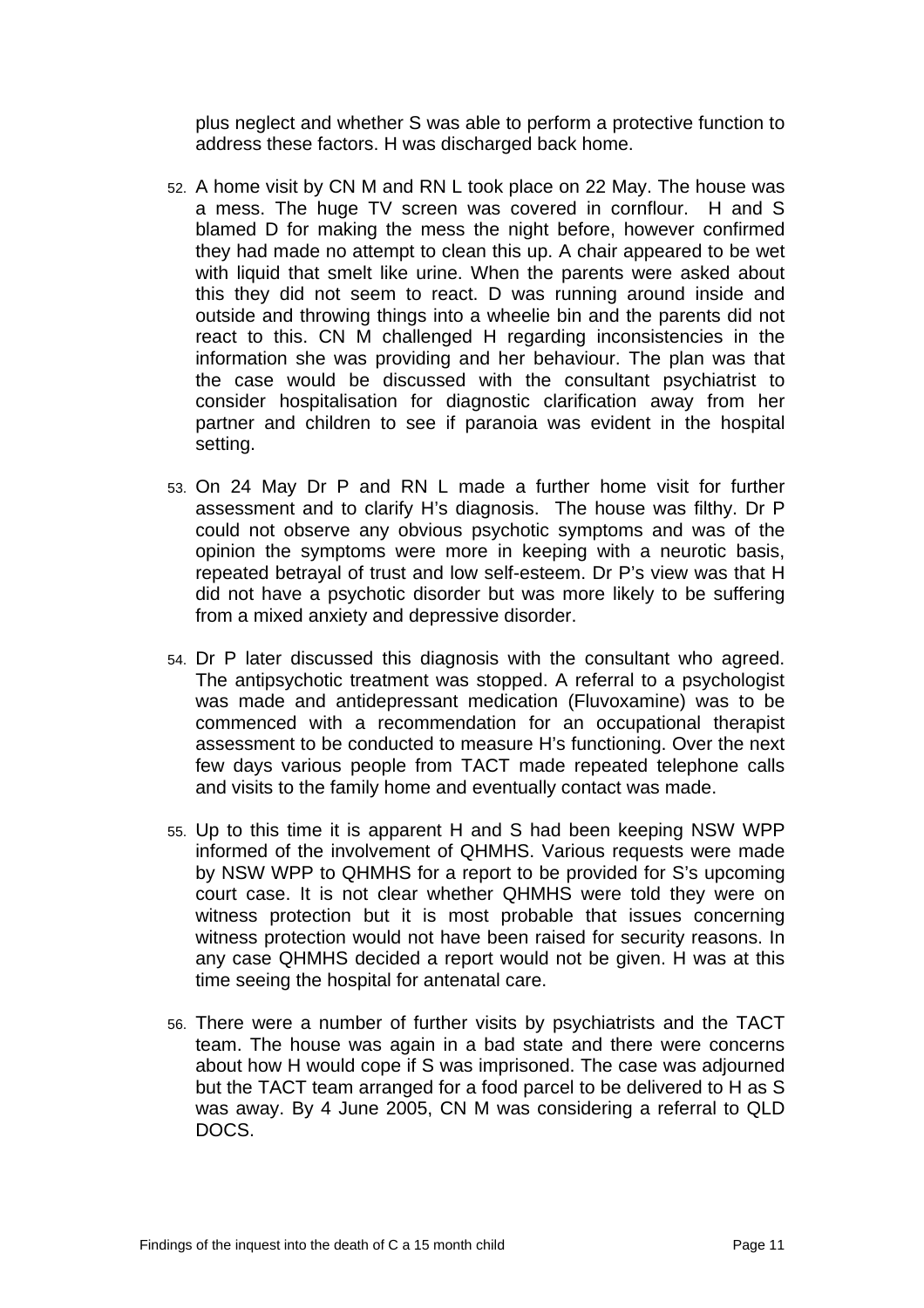- 57. NSW DOCS, NSW WPP and the QHMHS did not provide QLD DOCS with any information about the family. However, the family came to the attention of QLD DOCS on 8 June, about 5 months prior to C's death. A report was made to QLD DOCS that a motorist had seen D running around unsupervised on the road.
- 58. On 9 June Child Safety Officers ("CSO") B and J attended the family. They did not carry out any previous history checks on the family. They could see into the house, which was untidy, with clothes scattered around and full ashtrays. They did not enter the house and later agreed that may have been appropriate. H appeared angry and distressed, whereas S appeared calm and cooperative. During the interview they gathered H had mental health issues, was pregnant and S may be facing incarceration in NSW for traffic offences. The parents advised D was difficult to care for and he had a habit of getting out of the yard. They were advised to contact the Department of Housing about a higher fence. S advised it was difficult to manage H and D and if he was incarcerated H and the children would live with his parents in NSW. CSO B telephoned the Department of Housing about the fence.
- 59. CSO B then spoke with CN M from QHMHS. CN M confirmed fortnightly visits by himself. CN M admitted he had previously had some concerns about the untidiness of the home and was considering calling QLD DOCS. Of greater concern to CN M was H being almost due to have her child and her capacity to cope with parenting three children. CN M advised H was medicated but there was some question over the regularity of her use of medication. H had been exhibiting a number of concerning traits lately including increasing paranoia and agoraphobia.
- 60. On 11 June CN M and an occupational therapist conducted a home visit to discuss an occupational assessment to see if H could do tasks like cooking. The house was again very untidy. H and S stated D had messed up what they had cleaned. QLD DOCS involvement was discussed. The parents were happy to receive home support with chores around the house but refused parenting advice. H's prescription for medication had still not been filled because of lack of money. The parents were adamant S's parents would help look after the children if or when S was imprisoned. QHMHS spoke with H regarding noncompliance of medication, and not attending pre-arranged tests (e.g. an ultrasound). This information was passed on to CSO B who had experienced difficulty in contacting and visiting the family on a couple of occasions. CN M tried to take H to her appointments but she told him she could not make them.
- 61. On 20 June CSOs B and J visited the family home. At that time D had got out of the house yard and H was down the street and screaming. H abused the QLD DOCS workers, clearly distressed. D eventually returned. H continued to abuse them. S advised QLD DOCS that D and C were going to NSW the next day for an indefinite period to be cared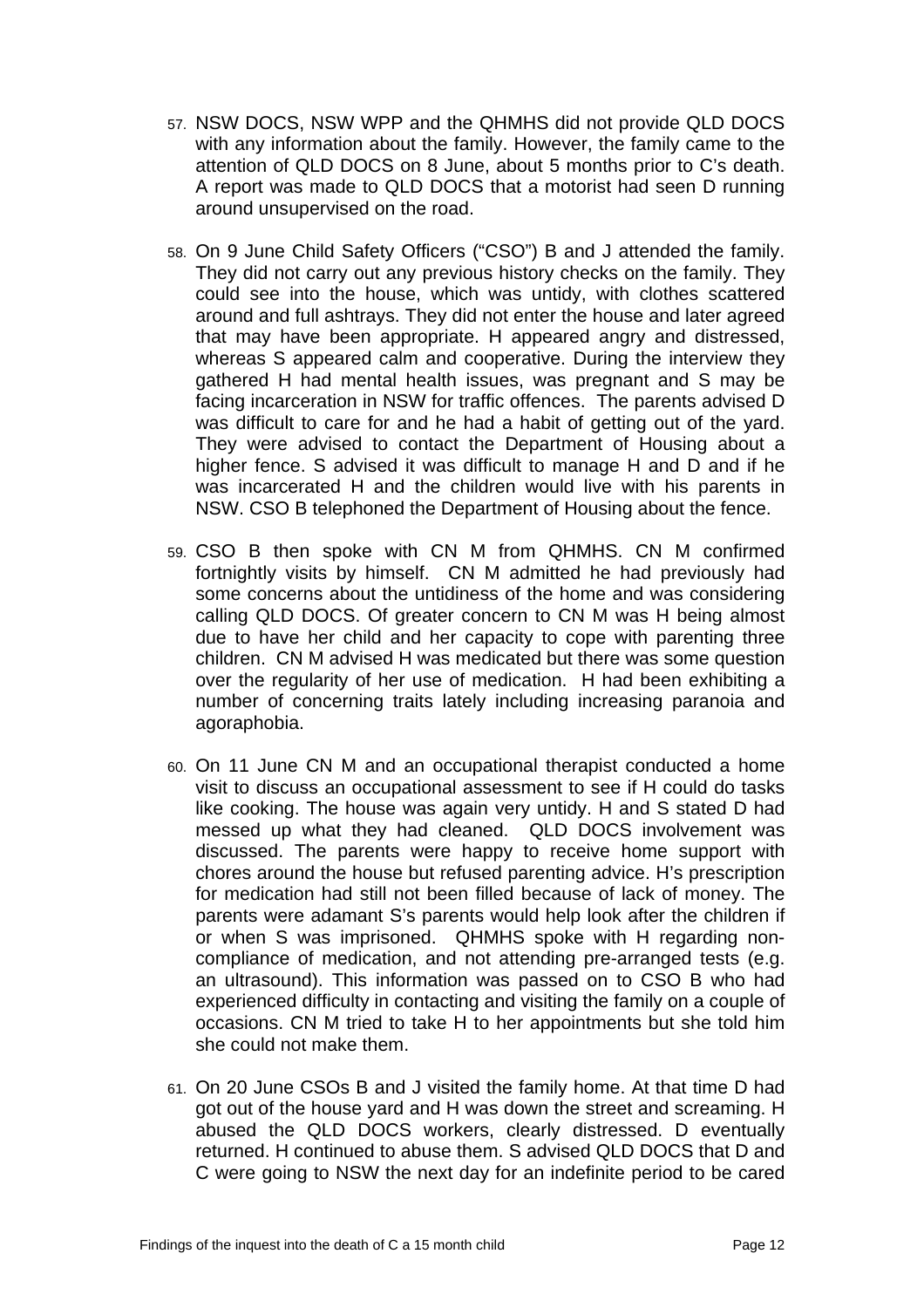for by their grandparents because H and S were struggling. The case workers again did not enter the home and remained on the verandah. Based on the advice of CN M they spoke to S regarding the dangers of leaving food scraps and nappies around the house as this compromised the health of the children. S stated it would be very rarely those sort of things would be accessible to the children. S was asked to contact QLD DOCS in the event the children did not go to the grandparents. CSO B confirmed this latest information with CN M. This was the last involvement of CSO B until after C's death.

- 62. CSO B did not on any of the visits actually enter the house and relied on the information from CN M. He knew the family were from NSW but he made no attempt to check with the NSW DOCS as to any history even though there were procedures in place for the exchange of such information. He agreed the child protection history in NSW would have been relevant to how the case would have been managed. He determined there was a substantiated risk of physical harm to the children if S was unable to care for the children. The plan was QLD DOCS would continue monitoring the family situation, both directly and in liaison with the QHMHS. As H was due to give birth to her third child, QLD DOCS sent an unborn child alert. This was to enable QLD DOCS to further assess safety issues when the new child was born. The alert notification was sent but due to time constraints the notification information was not entered in the QLD DOCS database until 18 October 2005. This was just before C died.
- 63. A SCAN referral was not made. QLD DOCS policy required a referral to SCAN where there was a substantiated risk of harm and no adult was willing or able to protect the children. CSO B was satisfied H was unable to do so and S was a significant risk of going to prison and would be unable to care for the children. His case manager Ms R was of the opinion a referral should have been made.
- 64. Ms L took over from CN M on 6 July. She was an occupational therapist with QHMHS. She had a handover from CN M. She contacted H and made an appointment to see her. She also attended a Child at Risk group meeting at "paediatrics outpatients". The family was mentioned because H had come to "their" attention because of the unborn child alert and a need for QLD DOCS to be involved. There was a discussion with regards to the safety of the unborn child, issues at hand and the need for QLD DOCS to be involved. Ms L's role was to explain the role of QHMHS and that it was not in a position to perform the role of QLD DOCS.
- 65. When T was born on 10 July 2005 QLD DOCS was notified by the Toowoomba Hospital. By this time QHMHS and QLD DOCS were aware the family was on some witness protection program but not aware of any previous child protection history.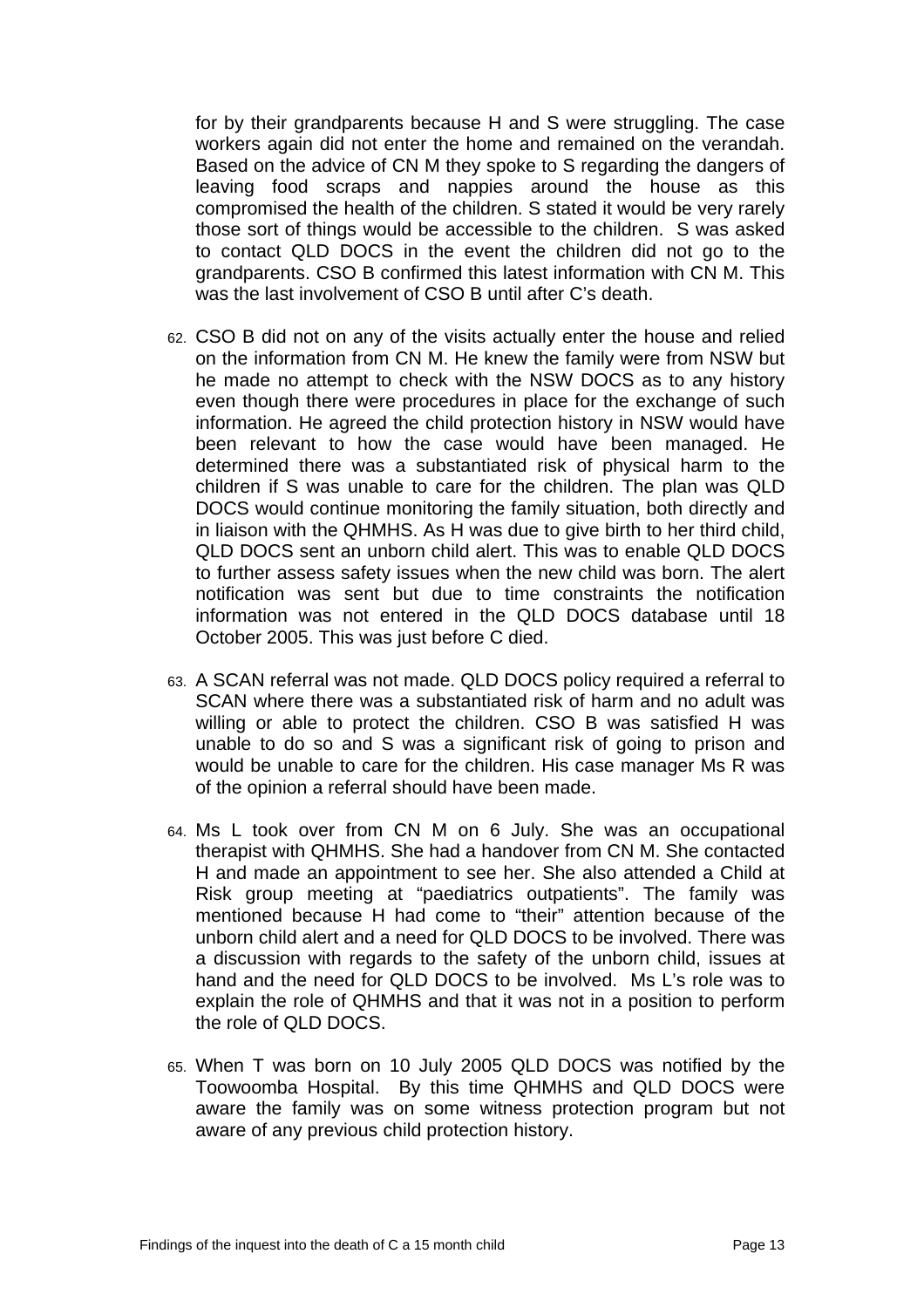- 66. CSO L thought she attended the Hospital on 10 July but it is more likely to be 11 July as this accords with the hospital records and the evidence and records of NSW WPP. A hospital social worker, Ms B advised CSO's L and R that H was showing psychotic symptoms but was not under the care of mental health practitioners as she had been assessed as non-psychotic by medical staff. Ms B advised H was suffering from depression however she had not been prescribed any medication as the doctors were not worried. Ms B also reported H was frustrated with T crying and/or being unsettled and H would walk away from him.
- 67. S advised CSO's R and L that he was the primary carer of the children and there was a safety plan in place if he was imprisoned. S advised if this occurred, H would be admitted to hospital under the Mental Health Act provisions and he would take T to NSW to reside with his parents. S also stated his parents would bring the three children to Toowoomba and reside with H to help her care for the children. S advised he would contact mental health if he had concerns H was not taking her medication. H advised she could not leave the house and suffered from agoraphobia, depression and was a paranoid schizophrenic. H said she had been on medication for these but had stopped whilst she was pregnant however planned to resume medication again.
- 68. Prior to concluding there was an unsubstantiated risk of harm to the children, CSO L had two discussions with NSW WPP officer 3, on 11 and 12 July respectively. CSO L was told the family were relocated for security reasons. NSW WPP confirmed D and C were with the paternal grandparents however QLD DOCS could not be provided with names, addresses or contact numbers. CSO L recalled NSW WPP voiced concerns regarding H's ability to care for children if S was imprisoned. The officer advised NSW DOCS were aware of the family.
- 69. CSO's supervisor, Ms R gave evidence her recollection was that CSO L conveyed to her NSW WPP officer 3 had indicated the NSW WPP would take over QLD DOCS statutory responsibilities in protecting the welfare of the children. CSO L denied this. She and NSW WPP officer 3 gave evidence the effect of their discussion was simply that the NSW WPP would ensure a "safety plan" for the children (the children would reside with the grandparents) was put in place if S was incarcerated.
- 70. There is some confusion as to the discussions between NSW WPP officer 3 and CSO L regarding the provision of contact details for CSO L to have undertaken inquiries with NSW DOCS. NSW WPP officer 3's evidence was he could not recall whether he provided Mr G's contact details to CSO L. CSO L was certain on neither occasion when she spoke with NSW WPP officer 3 did she request he provide her with contact details to any person from NSW DOCS. She also denied that NSW WPP officer 3 provided her with Mr G's contact details or anyone else's from NSW DOCS. She also refuted that on the second occasion she spoke to NSW WPP officer 3 she indicated to him she no longer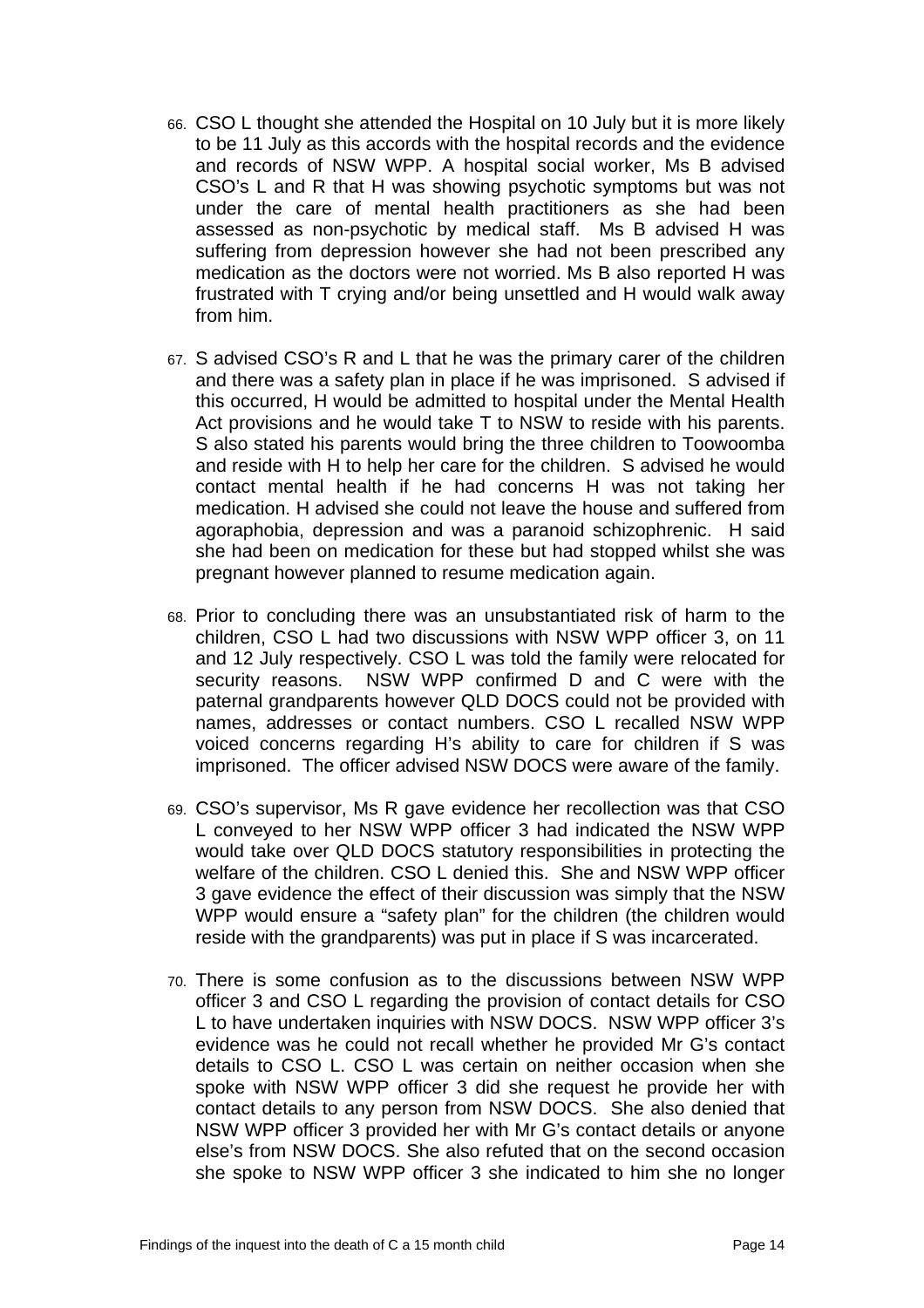required the contact details for the relevant person from NSW DOCS. This evidence is consistent with the fact CSO L said she thought there were impediments to her obtaining the necessary information from NSW DOCS.

- 71. A few days later NSW WPP contacted CSO L and confirmed the children were with the grandparents who were prepared to care for the children if there was no other option. CSO L apparently told him she was happy with this. CSO L also spoke to a nurse at Maternity Home Care who said she had been in contact with H and would weigh T each second visit and check he was on the right formula.
- 72. The records of NSW WPP are well documented and were usually made contemporaneously or shortly after. I agree it is somewhat surprising NSW WPP officers 1 and 2 would consider it appropriate to put together their statements to the police in Queensland in almost identical terms and after consulting with each other and their respective statements. Added to this they also discussed together the evidence of one between adjournments and the giving of evidence of the other, a practice that would ordinarily be criticised. That being said I do not consider the overall integrity of their evidence was impacted as much of it was corroborated and contained in the records of the WPP which I accept were comprehensive.
- 73. I accept the evidence of NSW WPP officer 3 and CSO L that at no time did he suggest to CSO L that NSW WPP would look after the child protection issues. I accept CSO L was probably told about the existence of a contact person from NSW DOCS but not his details and she may not have followed that up given her unfamiliarity with the NSW WPP. If she had asked I would have fully expected that NSW WPP would have provided these details to her. In saying that CSO L was a frank and honest witness who made concessions in her evidence and any lapses in her memory are explainable due to time between these events and the inquest.
- 74. In either event it is apparent NSW DOCS were not contacted by CSO L and were not informed of the QLD DOCS interest by NSW WPP. CSO L did not contact NSW DOCS. Her supervisor Ms R agreed they should have been. As to what information she would have been provided, it is somewhat speculative given the evidence of Mr G from NSW DOCS. It is likely even if such an inquiry had been made of NSW DOCS, QLD DOCS would not have been provided with the entire previous history because Mr G would not have known of the February 2005 report. His evidence was had he been aware of the February 2005 reports he would have taken steps to have communicated this information to QLD DOCS.
- 75. Whether he would have given any information about the earlier 2002/2003 history is also speculative. He may have considered the information "*too old to worry about"* when he spoke to NSW WPP in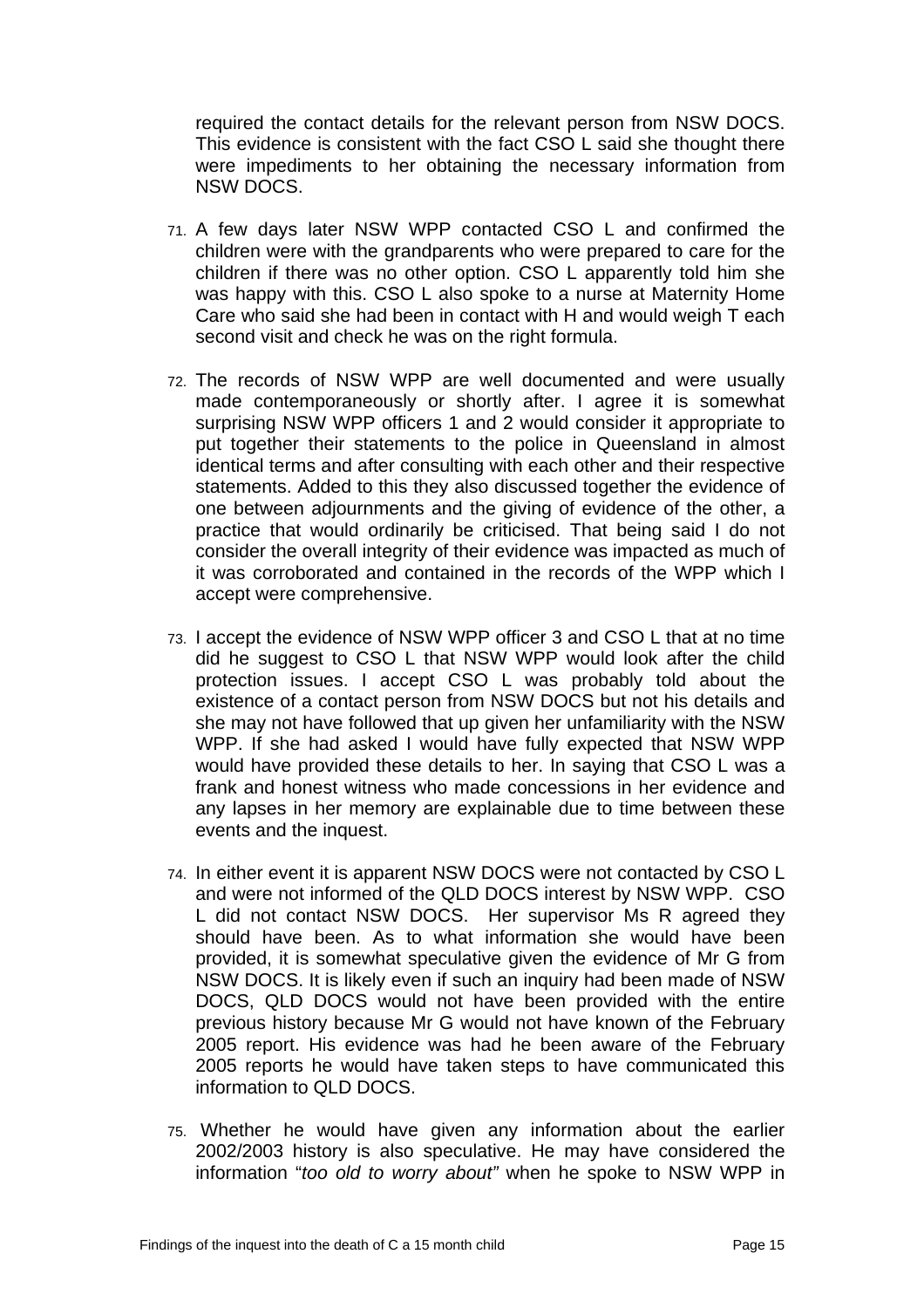May 2005, but I accept that was in a different context to potential later discussions with child protection officers from within NSW or interstate.

- 76. Whatever may be the case there was, in my view uncontroversial evidence given by the witnesses from QLD DOCS that such information would have been relevant to their assessments and decisions. This is because it could have demonstrated a pattern of behaviours and may have caused them to question the appropriateness of S assuming the primary care giving role for the children.
- 77. At the time of completing her assessment, CSO L was not aware of the previous NSW DOCS history. Nor was she aware of the notification and assessment of substantiated risk of physical harm made by QLD DOCS a few months earlier by CSO B because that information had not been updated on the system by him. However, her supervisor Ms R gave evidence that had CSO L undertaken a search of the family, information would have been available to the effect a notification had been made and the assessment remained open. For reasons not explained, such a search was not undertaken. Further CSO L was certain she did not discuss the case with CSO B.
- 78. CSO L finalised her assessment and this was written up on 24 July 2005. CSO L concluded the risk of harm to the children at this time was unsubstantiated and the only ongoing concern was if the children were left in the sole care of H. CSO L was satisfied this would not occur as a safety plan was in place for the children to live with the grandparents in NSW, in the event S was incarcerated. CSO L's assessment was approved by Ms R on 25 July 2005.
- 79. CSO L conceded that prior to closing the case she should have undertaken an assessment of the home. One of the factors CSO L placed reliance on in concluding the risk of harm to the children was unsubstantiated was that H had told her she received regular visits from "mental health". This was inconsistent with information provided by a social worker at the hospital, to the effect there was no such involvement. CSO L accepted it would have been appropriate to have made contact with CN M to ascertain his level of involvement. When questioned regarding this issue, Ms R stated she had thought CSO L had made contact with CN M. It is unlikely this occurred.
- 80. CSO L also conceded the case was closed prematurely in that there were inconsistencies between information being provided by H and S and other persons involved with the family and also the fact S's possible incarceration was less than a month away. She agreed there was no reason why the case could not have remained open for continuous monitoring.
- 81. QLD DOCS had no further involvement with the family prior to C's death. It appears the reason for this was that it was their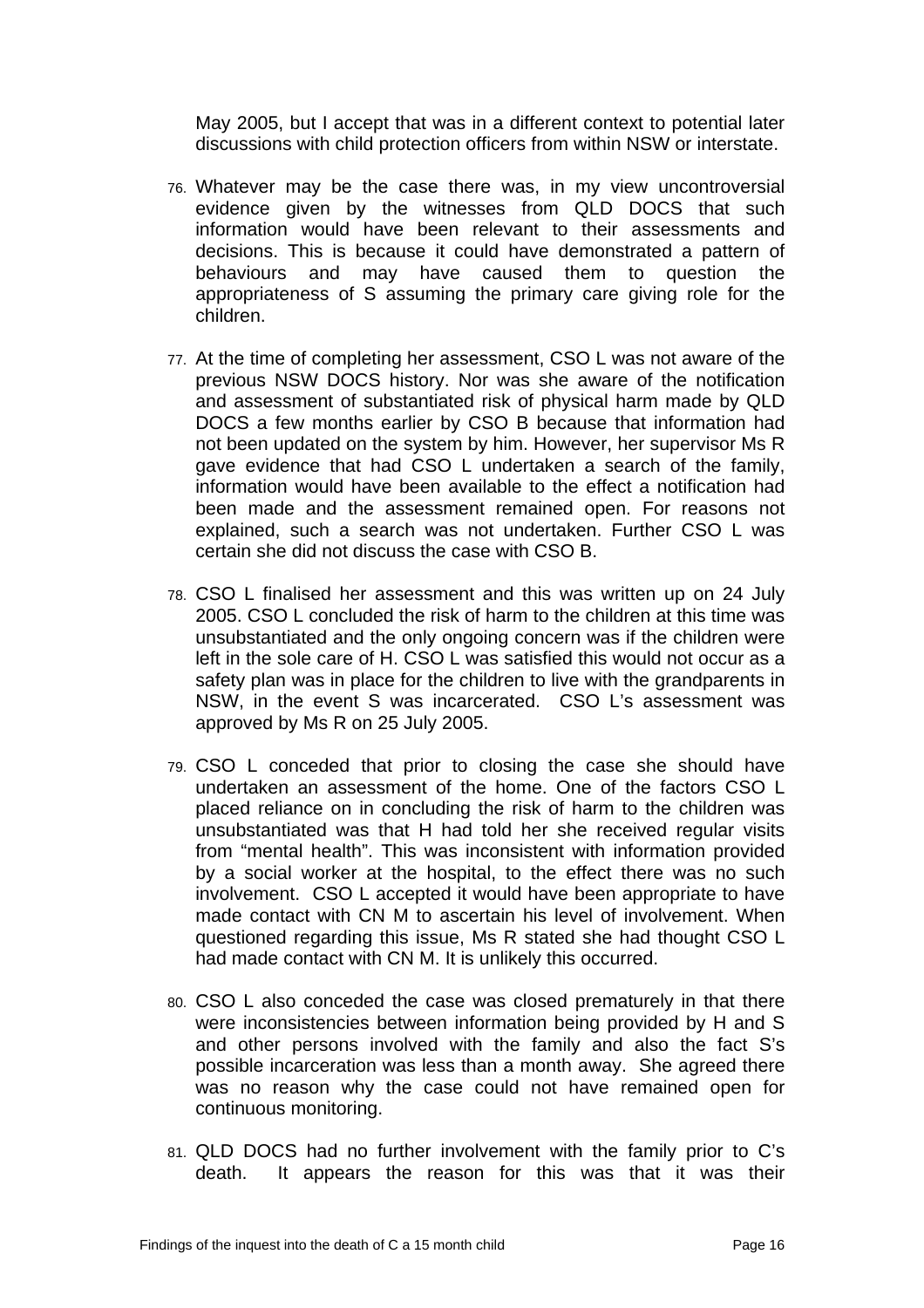<span id="page-18-0"></span>understanding NSW WPP and QHMHS were going to continue monitoring the family. There is some suggestion in the QLD DOCS records that NSW WPP were obstructing further investigations. Indeed the Child Death Case Review Report ("CDCRR") found the assessment by CSO L was restricted by NSW WPP officers. There is no basis for that assertion.

- 82. It was CSO L's perception that the involvement of the NSW WPP impaired to some extent, her assessment of the family and the decisions she made relevant to the welfare of the children. The evidence would support that this perception could not be said to arise out of any information directly provided to her by NSW WPP. Rather, it seems to have arisen as a consequence of CSO L's understandable unfamiliarity with the operations and responsibilities of witness protection programs. She had not previously been required to conduct assessments where witness protection was involved and does not recall receiving any guidance from Ms R as to how to manage such cases.
- 83. The consequence of CSO L's perception in this regard was that she did not undertake relevant inquiries which she would ordinarily have done. For example, she made the assumption she could not obtain criminal history checks or child protection history checks from NSW DOCS.
- 84. QHMHS continued providing assistance to H until 11 days prior to C dying. The records indicate the QHMHS made frequent contact and home visits over this period. H was evidently not taking her medication and continued to miss appointments. The house continued to be messy with food on the floor, toys on the floor and many dishes in the sink. A letter was written on 20 September advising H that unless she made contact she would be discharged from the service. RN Y conducted a home visit on 7 October and described the house as a "bombshell" and smelly.
- 85. On 19 October a case conference determined she should be managed by her GP as she did not engage with the QHMHS when offered appointments unless they were home appointments. QHMHS contacted the GP to make the arrangements and advised S.

#### **Conclusions about the interactions of Government Agencies**

86. Overall it is considered the NSW WPP provided substantial support to this particularly difficult family. The family was suspended from the WPP on 2 November 2005 and terminated on 1 December. At first glance this may seem to be a hasty step but the file of NSW WPP and other evidence is redolent with examples of continued breaches of the program by the family which would have clearly compromised the security of the program and by the time of C's death there would have been little point in continuing.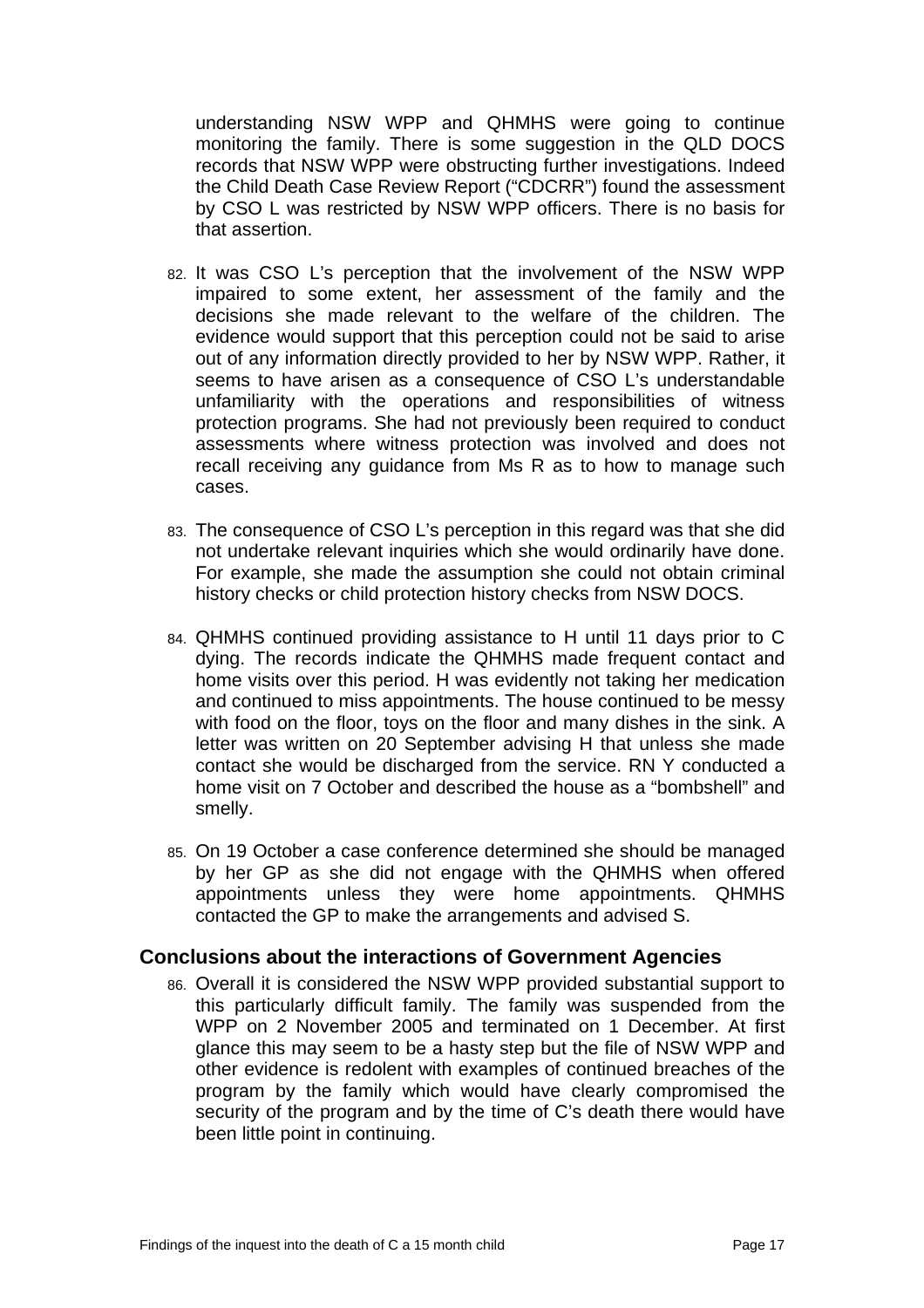- 87. I accept there is a difficult balancing act between the need to protect information from becoming public which would reduce the possibility of risk to the security of those on witness protection and to ensure other relevant information which may impact upon how other government agencies would deal with child protection or mental health concerns is disseminated.
- 88. I accept NSW WPP was proactive in its contact with other government agencies including QHMHS and QLD DOCS. The security of the program would also no doubt be an important matter for its officers. Whilst I accept there was no direct impediment made by NSW WPP to the supply of relevant information if requested, the fact there was a witness protection issue did create a misconception on the part of some individuals within QLD DOCS as to what information could be made available.
- 89. It is apparent the arrangement put in place with NSW DOCS was flawed, although that would seem to be a systems issue with NSW DOCS rather than to do with the NSW WPP.
- 90. The CDCRR found there were no existing protocols for confirmation of a parent's criminal and child protection history where their former identity is protected under a witness protection order and there were no existing protocols for communication between QLD DOCS and witness protection authorities in relation to the sharing and management of information between these entities. I would agree this is the case and recommendations will need to consider how this should be addressed. The sharing of information appears to be on an ad hoc basis and it is important the witness protection agencies consider how the sharing of information in the future should be better facilitated.
- 91. The CDCRR made a recommendation that QLD DOCS investigate and develop, as necessary, a protocol for the sharing of child protection information with agencies responsible for the WPP in Queensland.
- 92. In a response to a request made by me about whether this recommendation had been implemented, the then Director-General stated the recommendation had been conditionally endorsed and completed.[13](#page-19-0) QLD DOCS had liaised with the QPS Child and Sexual Assault Unit in considering the level of advice to be provided to QLD DOCS when investigating and working with a family who were subject to the WPP. QPS stated the witness protection program was administered by the Crime and Misconduct Commission with the operation of the program occurring within the Witness Protection Unit of QPS. It noted QPS Standing Procedures outlined rigid guidelines for ensuring the safety and well-being of a child and family subject to the witness protection program. These procedures include daily welfare checks with the family in the first three months of the program, and

<span id="page-19-0"></span> $13$  Exhibit H3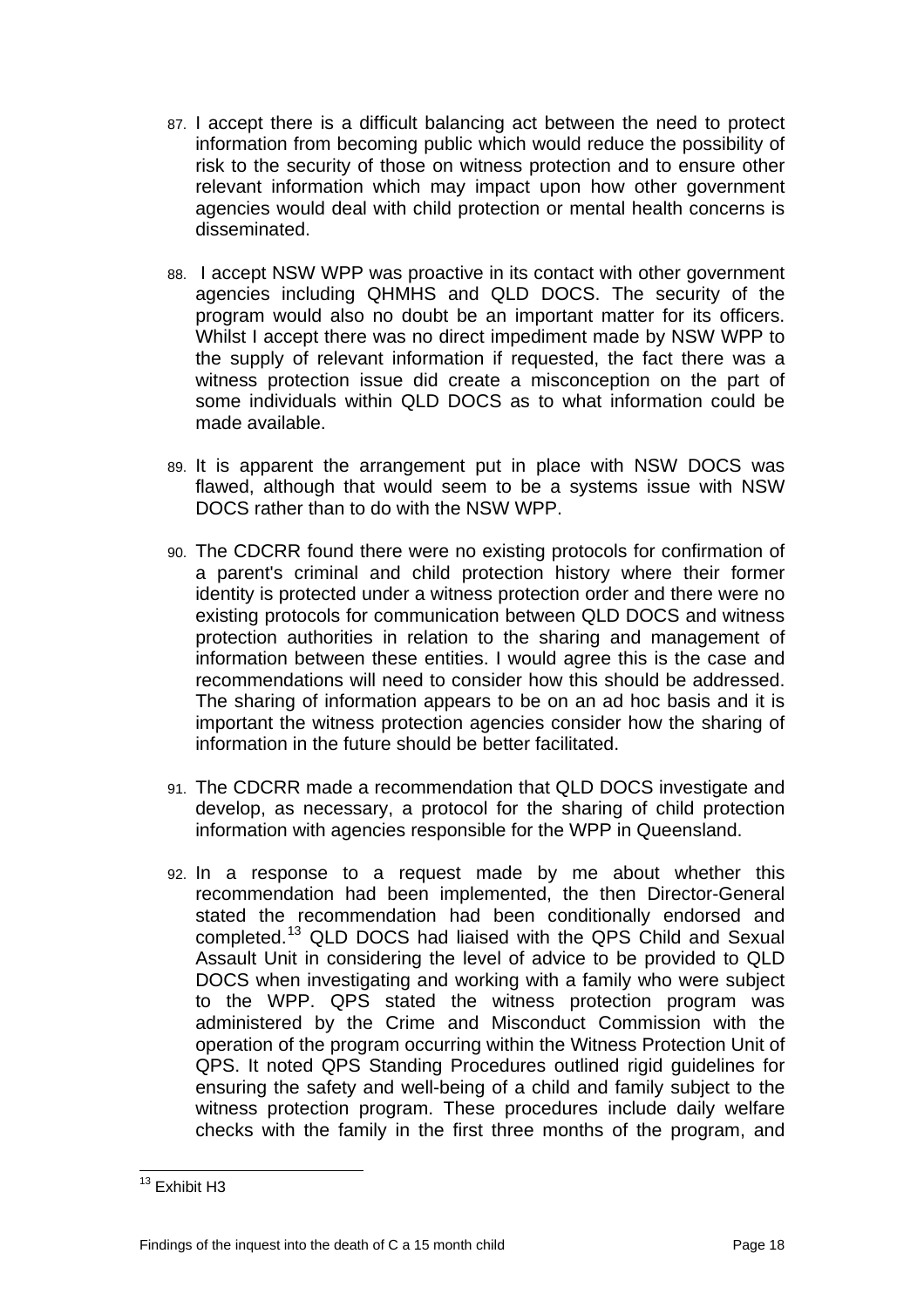regular visits to assess medical and mental health. The procedure also included the need for police to ascertain whether the subject family had contact with other authorities, including child protection, and if so, a police officer was to make direct contact with the authorities.

- 93. The response also noted the issues outlined involved an interstate witness protection program. The host state retains case management authority for the family. Cross jurisdictional issues had been placed on the Witness Protection Program National Meeting agenda, and internal operating procedures are in place for QPS to liaise with other states.
- 94. In submissions for the Commissioner of NSW Police Force it was noted the safety of the witnesses and their families is the priority of such programs and preventing the disclosure of personal details of protected witnesses is the primary concern. Witness protection legislation in all jurisdictions contains substantial penalties to discourage disclosure of any information that may jeopardise individual witnesses or the integrity of the witness protection program itself. The submission was there needs to be a great deal of flexibility and adaptability built into any processes developed for the dissemination of information to other agencies, rather than running on a strictly formulated set of guidelines.
- 95. Given the diversity of cases that may be the subject of such programs, I accept a formal protocol or guideline may not be appropriate. However, the evidence does support that on a national basis, this case be considered at the National Meeting to consider how a more effective exchange of information and communication with other government agencies could be put in place. How that is done would be best left to the witness protection programs. It may already have been considered.
- 96. It is apparent NSW DOCS had resource issues concerning the investigation and assessment of child protection notifications which may have impacted in this case, but NSW is not alone in that respect. It is also accepted there is a finite pool of funds and how that is best allocated is a matter for government to determine. Of significance for NSW DOCS is that in 2008 Justice Wood conducted a Special Commission of Inquiry into the NSW Child Protection System. The final report made many recommendations on areas which no doubt coincided with the issues identified in this case, but also took a much broader scope in relation to the child protection system generally. Cross-Jurisdictional issues aside, it is not considered this inquest could possibly make any meaningful recommendations concerning NSW DOCS which have not already been considered by the Commission of Inquiry.
- 97. The CDCRR unsurprisingly found the information provided in relation to the 8 June 2005 notification by mental health services should have triggered a more comprehensive investigation of the home environment. It found there was insufficient coordination with TACT in clarifying QLD DOCS' role with the family in the investigation and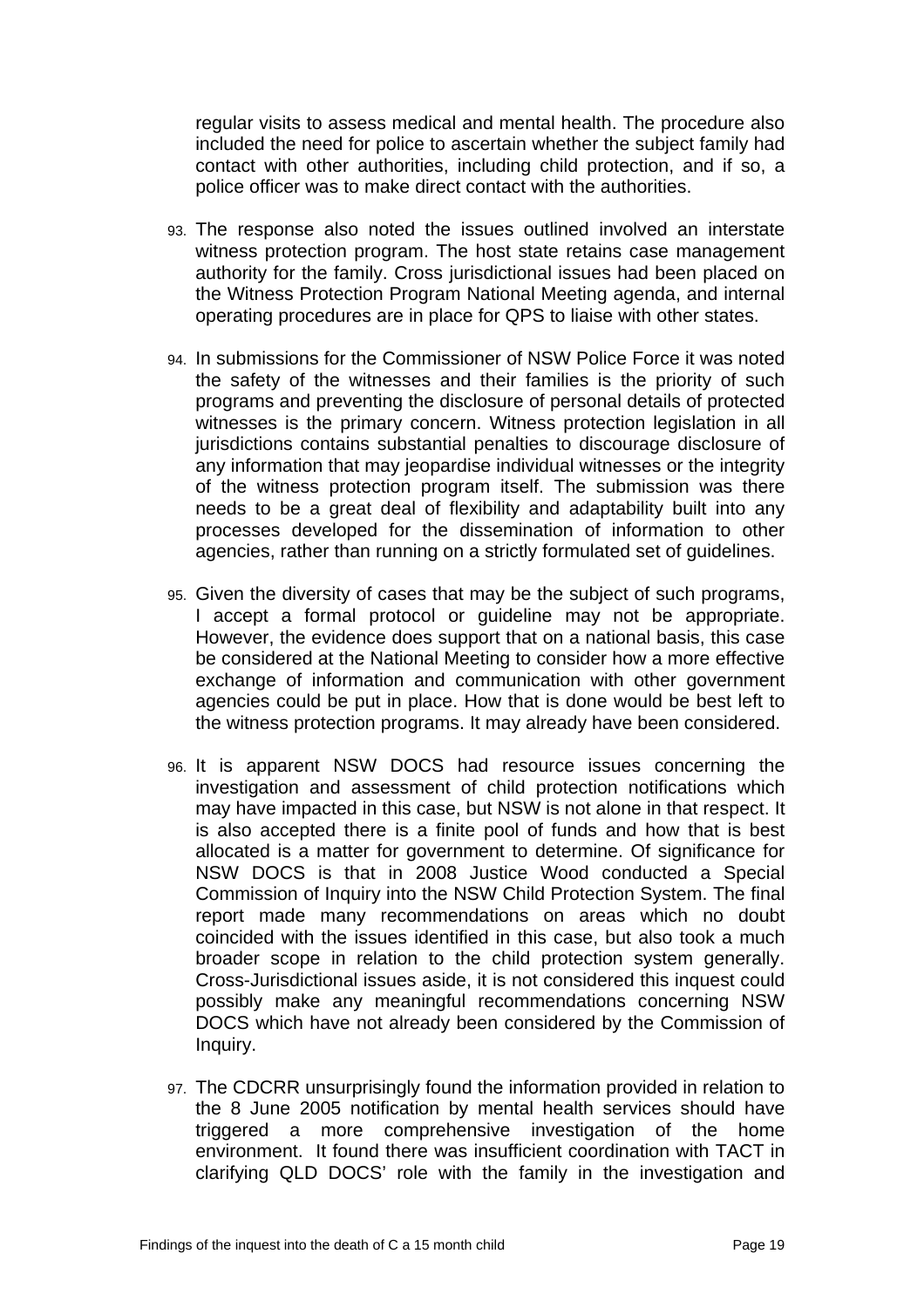assessment. It was thought QHMHS did not fully appreciate that QLD DOCS was not actively involved with the family and were relying on QHMHS to provide updates about the parents' resumption of care. The review found there was a misapprehension by both services about the nature and level of the other services' involvement with the family.

- 98. The CDCRR found the 8 June assessment was inadequate in its scope as it did not consider relevant criminal history or thoroughly investigate concerns about environmental hazards to which the children were exposed. It found the case notes were not completed to allow access to the information during subsequent investigations and assessments.
- 99. The CDCRR considered CSO B required additional training in conducting thorough assessments. It also noted the Structured Decision-Making Tools which have since been introduced, including Risk Evaluation, Safety Assessment and Safety Planning, increase the opportunity for processes to be well managed. In relation to that issue the Child Death Case Review Committee ("CDCRC") and QLD DOCS noted the staff concerned had attended further training in Structured Decision Making and record keeping training.
- 100. The CDCRR recommended QLD DOCS consider increasing resources to the child safety service centre in question to ensure all investigations and assessments were completed in accordance with procedural guidelines. It was noted the recommendation had been completed and six extra staff plus a backlog team were employed subsequent to the review albeit noting final resources were subject to budget availability.
- 101. The CDCRR also found the investigation and assessment of the 10 July notification was inadequate in its scope and inconsistent in its detail. It also contained inaccuracies in the recording of dates. It found CSO Ms failed to consider the home environment, ascertain the role of mental health service or assess comprehensively S's capacity to care for the children. It also noted the intervention of NSW WPP restricted CSO L's enquiry into the child protection concerns. Subject to the finding already made on the last issue I agree the evidence supports those findings.
- 102. The CDCRC recommended QLD DOCS give further consideration to the adequacy and appropriateness of QLD DOCS' protocols in relation to communication and cooperation with external agencies, particularly with mental health services and take appropriate action to address any deficiencies identified. QLD DOCS advised governance arrangements and guiding principles are dictated by an inter-agency Memorandum of Understanding with QLD DOCS, Disability Services Queensland, Queensland Health, Queensland Police and noted the existence of a number of interagency steering committees from the level of Directors General and Child Safety Directors through to local interagency steering committees, all of which were critically considering those issues.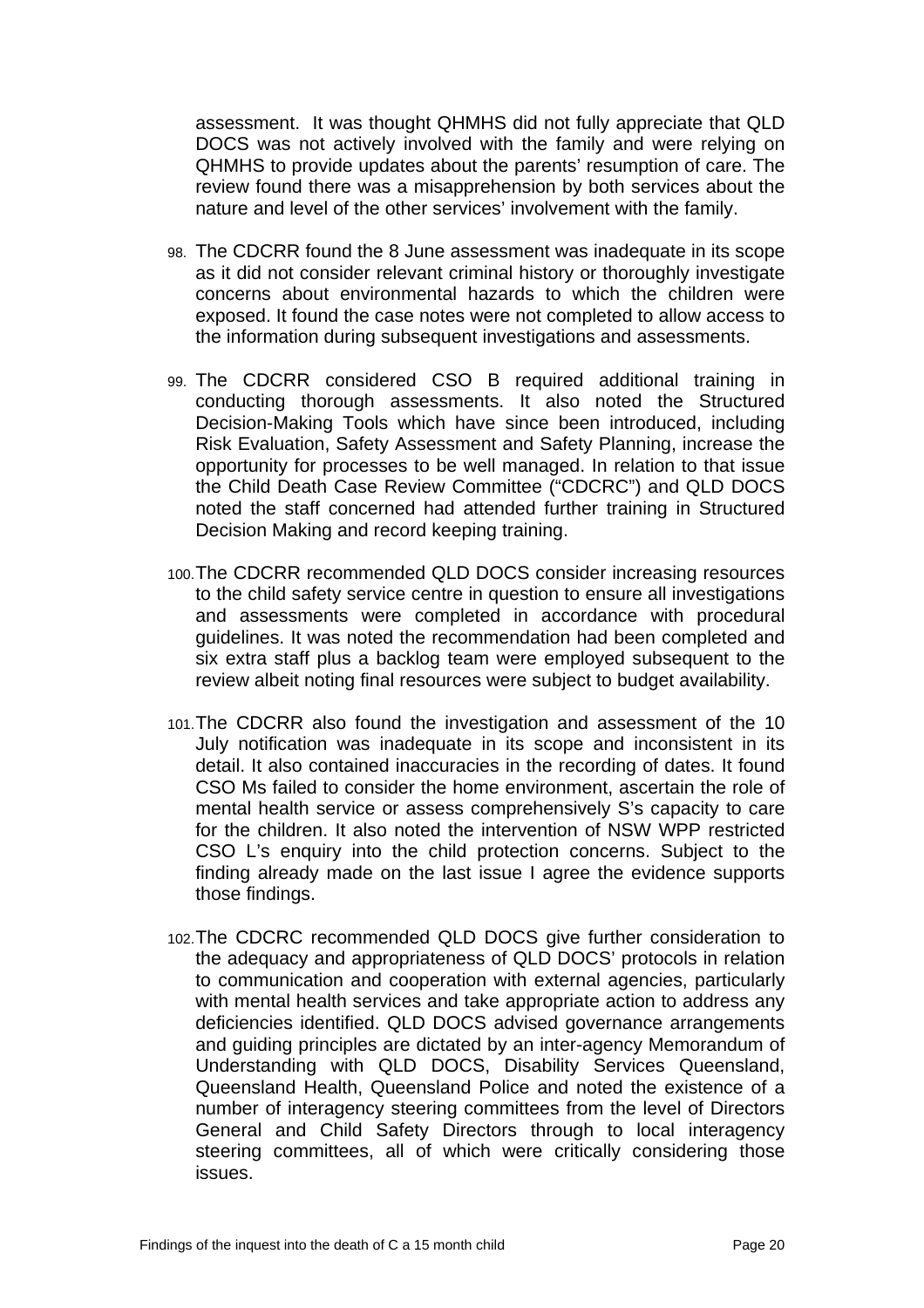- <span id="page-22-0"></span>103. There was also a recommendation QLD DOCS give further consideration as to whether any departmental staff performed their duties carelessly, incompetently or inefficiently or whether disciplinary action should be referred or warranted. I am not aware as to the outcome of that recommendation however I agree with the submission of Counsel who appeared for QLD DOCS that there was no evidence to suggest any employee had done any act or made any omission that amounted to official misconduct or that there should be a referral to any disciplinary body.
- 104. I do not consider there are any issues arising from the actions of the mental health authorities which would warrant particular comment or require recommendations. The QHMHS appeared to provide very appropriate, and at times, staff resource intensive service to which H was not particularly receptive. The decision to discharge her from the service whilst at the same time setting up an alternative care program with a GP was appropriate

#### **How did the burns and/or trauma occur?**

- 105. About 6 weeks prior to C's death he was a passenger in a taxi which was involved in a minor accident. He did not appear to sustain any injuries and neither did anyone else who was in the taxi. In the week or so prior to C's death, his parents recall there were a few incidents where C fell over and the like. These included him falling over in the hall way at home and sustaining a blood nose, falling off a table in the lounge room, having D kick him and having D jump off a couch and landing on C's head and back. C did not appear to sustain any serious injuries from these various incidents. In the days leading up to him suffering the burns, C was apparently eating normally, had normal bowel movements and was behaving as he always did.
- 106. D was nearly 3 years old. D's behaviour was difficult for his parents to control and it would seem likely he suffered from a form of Attention Deficit Hyperactivity Disorder. H stated D has now been diagnosed with this condition and is taking medication. There is ample evidence from other reports of his difficult behaviour at times. His mother described D's behaviour towards C as "nasty" and that he would hit and kick C. H told police in an early interview of an incident a week before where D had jumped from a couch and landed between C's head and back. S gave evidence he suspected D had hit C with the bed slats from the bedroom they occupied which had clearly been pulled apart, presumably by D. S also indicated C had a black eye caused by D. S told police D could turn taps on and off. He attempted to resile from that position when he gave evidence.
- 107. The significance of this evidence (most of which H now says she cannot remember saying to police) is twofold. Firstly, it has significance as to the level of supervision provided to the children. Secondly, it has some significance when looking at whether there is some other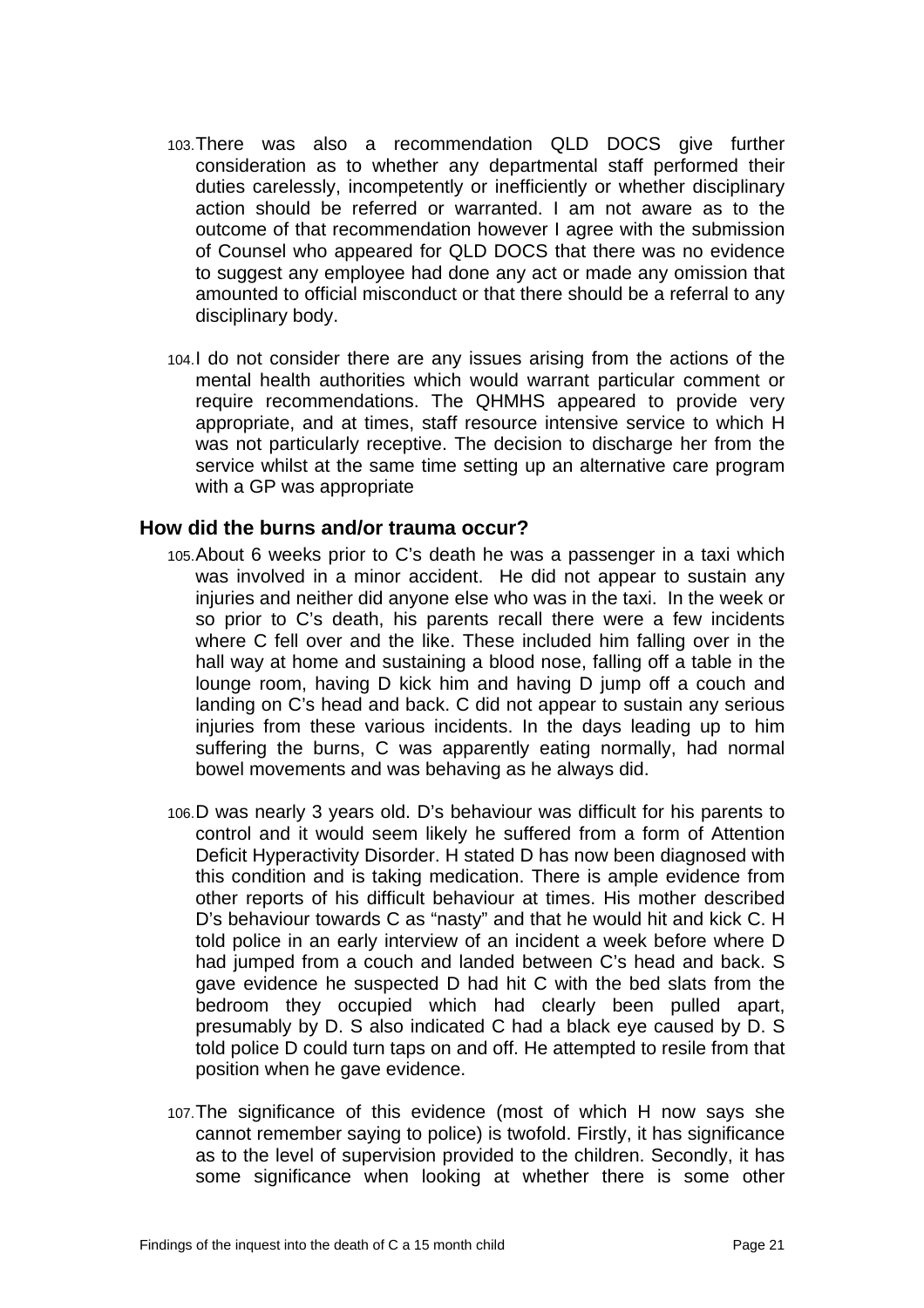explanation for an incident of trauma which could possibly explain C's internal injuries identified later.

- 108. The burns occurred on 30 October 2005. The events of the morning are not certain although it would seem H may not have risen until late in the morning around 11. It is apparent C had lunch, which included spaghetti. D may have thrown some of it around according to S but whatever is the case C was left with spaghetti on his clothes. Following this H took C to have a bath to clean off the remnants of his lunch. S remained in the lounge room. D followed H and C into the bathroom. A short time later S went to the toilet which was next to the bathroom and saw C in the bath, sitting up and splashing about.
- 109. S returned to the lounge room and a short time later commenced watching the movie, "Herbie". The Channel Seven records show the movie started at 2.40pm.<sup>[14](#page-23-0)</sup> S recalls after the movie started H came to the lounge room and asked S if he was taping the movie for the kids. H has given conflicting versions as to whether she left C in the bath prior to going into the lounge room. Initially she denied this but later admitted it. S and H talked in the lounge room for a short period of time. S remembers H going into the kitchen and he thought she was getting a drink of water. H denies she got a drink of water. It was not clear from their statements to QPS just how long all this took (i.e. how long C was unsupervised) with time estimates varying from a few minutes up to 15 minutes.
- 110. H and S told QPS they both recall hearing a banging and moaning noise. S went down the hallway to investigate and when he got to the bathroom, he found C flopping around the bath with steam coming off the water. C's feet were closest to the bath taps and he was facing downwards. His arms were trying to hold his body up but they kept on giving way. His legs and stomach were submerged in the water. The hot water tap was running and D was leaning over the bath playing with them. S told the QPS whilst he could not recall whether D's hand was on top or underneath the tap he did however recall there was nothing obstructing the water from flowing.
- 111. S called out to H to get an ambulance. He pulled C out of the bath. C was not screaming or crying. He was just saying "daddy, daddy". S turned off the hot water, turned on the cold water and pulled out the plug in the bath. S told QPS when he put his hand in the water it was stinging from the heat.
- 112. Once the water cooled down, S placed C back in the bath with the cold water running and the plug out. He used his hands to direct the cold water over C. He then ran to his bedroom, took the doona off his bed, ran back into the bathroom and splashed it with water. He then picked C up out of the bath and placed him in the doona. S carried C out into

<span id="page-23-0"></span><sup>&</sup>lt;sup>14</sup> Exhibit C21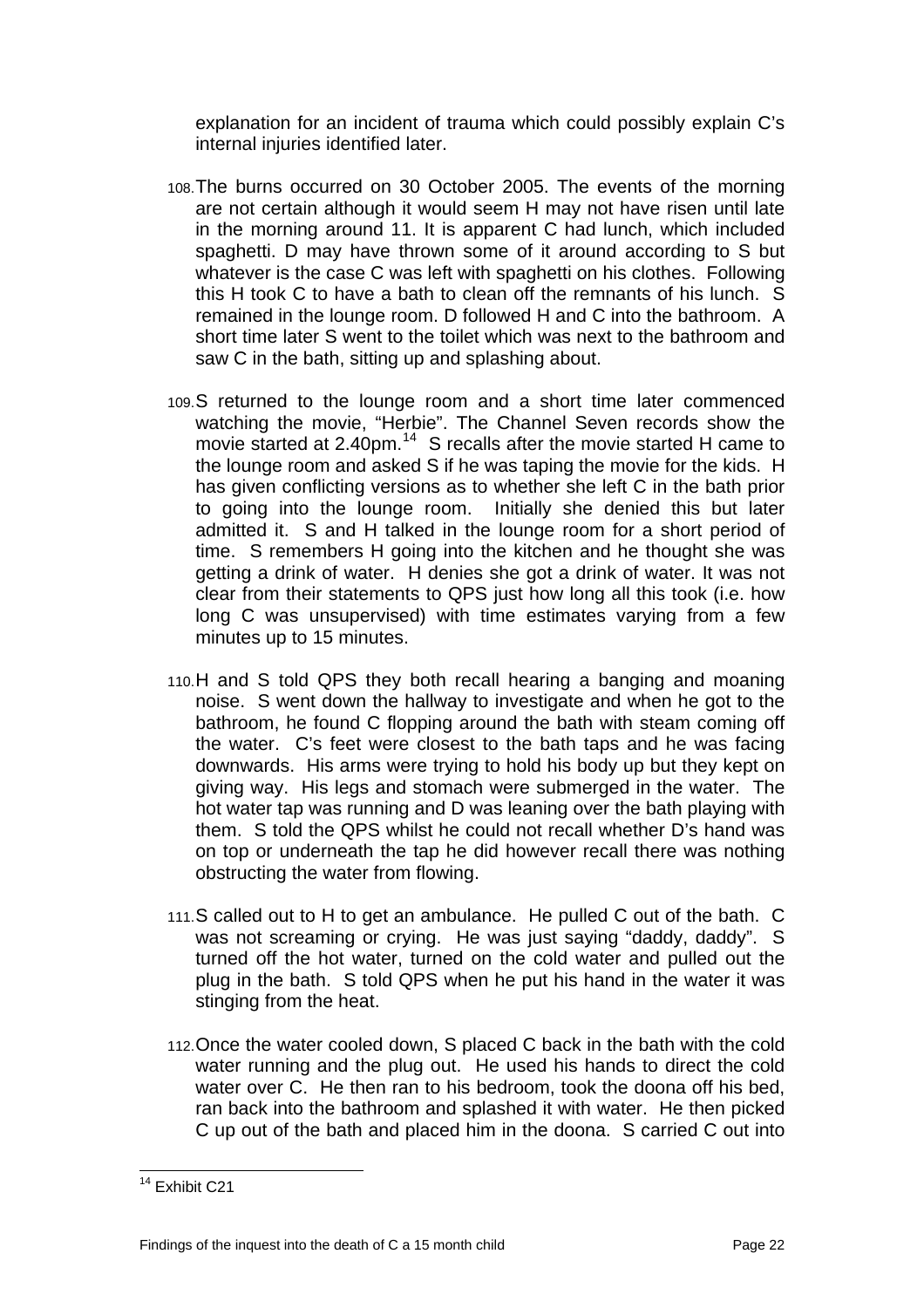the lounge room and placed him on the floor so he could wrap the doona around him properly. S left him on the floor while he went to the fridge to get a cold water bottle but there were none there. When he got back into the lounge room, C appeared to have rolled off the doona onto the floor. He picked him up, wrapped the doona around him again and took him outside.

- 113. H told the QPS during the course of the video re-enactment that once it was apparent C was burnt, she went to the door leading onto the verandah, realised it was locked, retrieved the key off the top of the television, unlocked the door and ran out of the house yelling for an ambulance to be called.<sup>[15](#page-24-0)</sup>
- 114. The ambulance records confirm triple O was called at 3.08pm and the ambulance arrived at 3.12pm. Ms B was the next door neighbour. She recalled hearing H yelling out for an ambulance to be called. H arrived at her door within seconds and immediately called the ambulance. Ms B estimated the time between hearing H yelling out and the ambulance being called, to have been a matter of seconds rather than minutes.<sup>[16](#page-24-1)</sup>
- 115. C was transported to the Toowoomba Hospital and then, because of the severity of his condition, was flown by helicopter to the Royal Children's Hospital ("RCH"). He arrived there at about 6.30pm. C's condition progressively deteriorated over the following day and there were concerns his deterioration was not in keeping with a typical burns patient.
- 116. A comprehensive investigation was undertaken by the QPS Child Protection Investigation Unit at Toowoomba under the lead of Detective Sergeant Darren Lees. The QPS were advised of the incident at about 3.15pm and attended the home at about 5.00pm. The father S was present and told police of his involvement with the NSW WPP. A crime scene warrant was obtained.
- 117. The version of events provided to police by S was that the children had eaten spaghetti and sausages for lunch and had become filthy from eating spaghetti. H decided to take C for a bath. D followed and sometime later S went to the toilet and could see C was in the bath splashing around with H. D was also in the bathroom. S told police there was a movie called Herbie on television and he was taping it. A short time later H came out of the bathroom and discussed the taping of the show and went to the kitchen to get a drink of water. S told police he heard the sound of hot water running through the pipes of the house as they made a distinctive noise. He then heard a scream and he ran to the bathroom area.

 <sup>15</sup> Exhibit D6 p 12<br><sup>16</sup> T10-4

<span id="page-24-1"></span><span id="page-24-0"></span>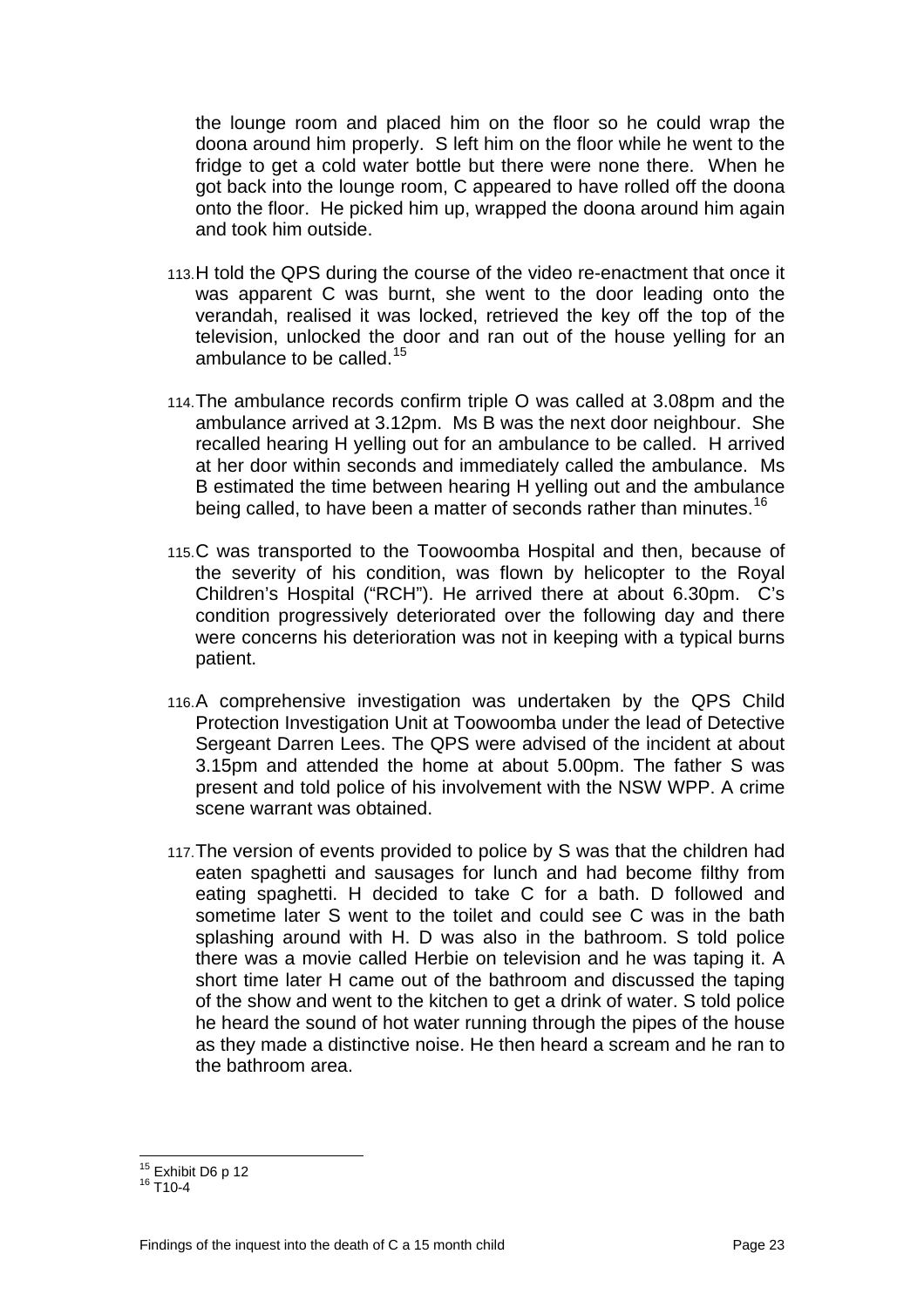- 118. When police later spoke to H at the RCH she provided a version of events which was inconsistent in that she told them she could not recall how C got to the bathroom and into the bath.
- 119. Subsequently both parents were interviewed a number of times as to their versions of what occurred. It became apparent there were several inconsistencies in their stories especially in the version supplied by H. S's version remained reasonably constant but H's version changed a number of times and it was not until the last interview on 6 November 2005 she finally admitted to police she had left C in the bath with the plug in and approximately 10cm of water in it.
- 120. Prior to making these admissions to the police on 6 November 2005, there were seven separate occasions where H had provided versions as to the circumstances in which C came to be burnt. On each such occasion she sought to lay the blame on D, her three year old son. Some examples of the versions provided included:
	- a D had put the plug into the bath and C fell in;  $17$
	- b H did not realise D and C had gone into the bathroom and D must have placed the plug into the bath;  $18$
	- c H did not know whether the plug fell in or whether D placed it  $in:$ <sup>[19](#page-25-2)</sup>
	- d D lifted C into the bath. She did not know whether the plug was in the hole or it had fallen in; $^{20}$  $^{20}$  $^{20}$
	- e C was crawling around the floor and must have fallen into the bath and D put the plug in; $^{21}$  $^{21}$  $^{21}$
	- f There was no water in the bath and somehow the plug fell into the plug hole or D dropped it off the side; $^{22}$  $^{22}$  $^{22}$
	- g C was playing in the lounge room and it wasn't until later H discovered he had made his way into the bath room. C had hopped into the bath, the plug had somehow fallen off the bath and D turned the tap on: $^{23}$  $^{23}$  $^{23}$
	- h After bathing C, H pulled the plug out:  $24$
	- i H pulled the plug of the bath before getting C out and putting a nappy on him. She did not leave C in the bath. $25$
- 121. During the course of the investigation, QPS used covert information gathering techniques in an attempt to obtain information about the injuries sustained by C. There were no admissions made during the time those techniques were deployed by either parent of having committed any deliberate act upon C.

<sup>&</sup>lt;sup>17</sup> Annexure to Exhibit C9.1

<span id="page-25-1"></span><span id="page-25-0"></span><sup>&</sup>lt;sup>18</sup> Exhibit C9.1

<span id="page-25-2"></span><sup>&</sup>lt;sup>19</sup> Exhibit C17.2

<span id="page-25-3"></span><sup>&</sup>lt;sup>20</sup> Exhibit C40.2

<span id="page-25-4"></span><sup>&</sup>lt;sup>21</sup> Exhibit C33

<span id="page-25-5"></span> $\frac{22}{23}$  Exhibit D1<br> $\frac{23}{23}$  Exhibit D1 p 13

<span id="page-25-7"></span><span id="page-25-6"></span><sup>&</sup>lt;sup>24</sup> Exhibit D1 pp 24 – 25<br><sup>25</sup> Exhibit D3 pp 84 – 96

<span id="page-25-8"></span>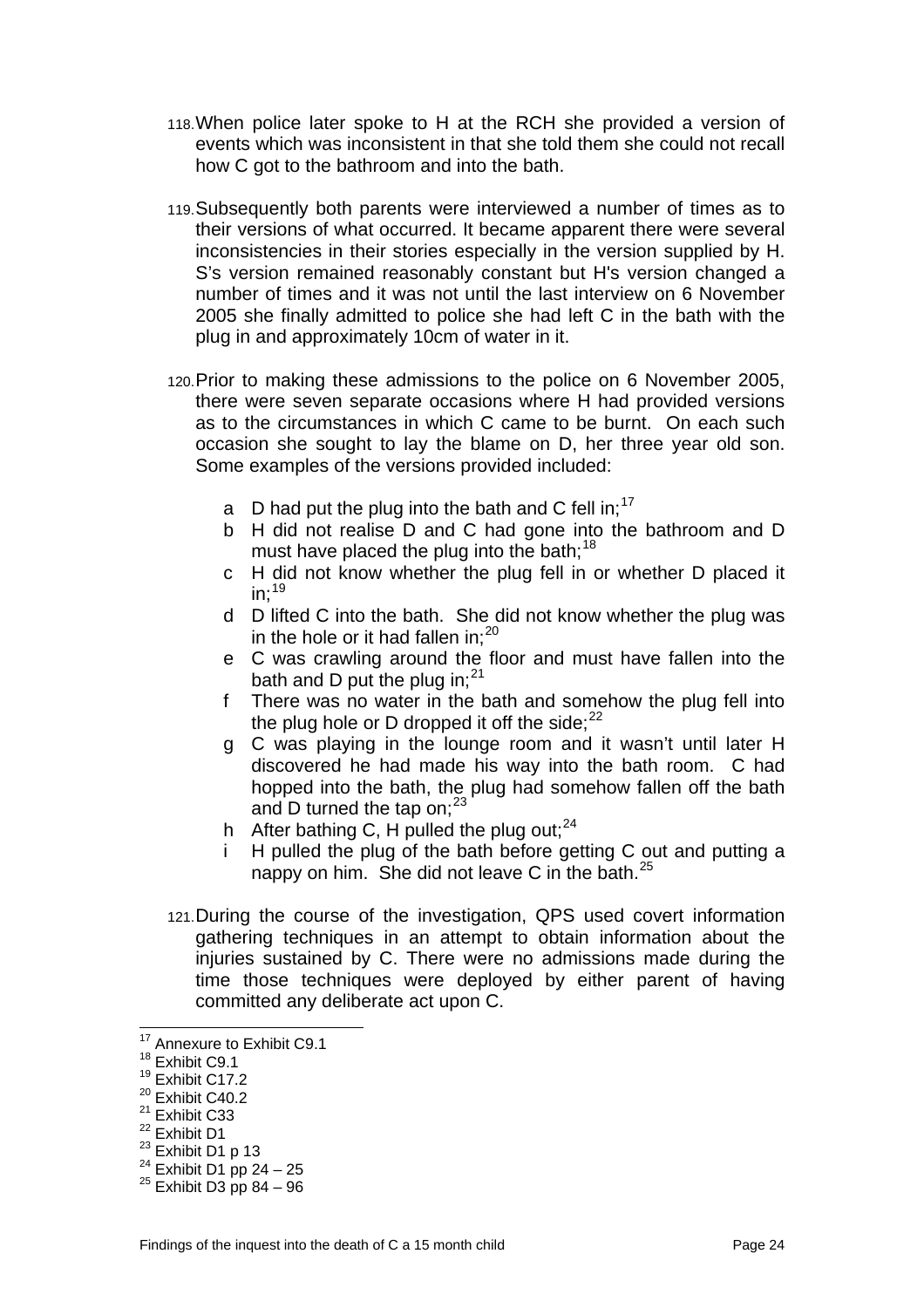- 122. After both parents were interviewed for the last occasion in late December 2005 it was concluded there was insufficient evidence to charge either or both parents for offences leading to the death of their son however they were charged with grievous bodily harm, negligent acts causing harm and three offences of cruelty to children. Subsequently the charge of grievous bodily harm was not proceeded with by the Crown and H and S pleaded guilty to the other charges and were given a good behaviour bond.
- 123. When H gave evidence she continued in her attempts to distance herself from having any responsibility for the tragic circumstances in which C came to be burnt. The tenor of her evidence was to the effect she could no longer recall the events of the day C was burnt and the days subsequent to this when she was repeatedly interviewed by police. She sought to assert one explanation for this was she had ceased taking her medication on the day C was burnt.
- 124. H gave the very distinct impression of being an untruthful witness. She was histrionic during most of her evidence. She was unhelpful and had to be drawn almost screaming by Counsel Assisting to provide a version of events. Her efforts to continue to distance herself from responsibility and blame her 3 year old son were extraordinary and indicative of her character.
- 125. It is difficult to be certain how long C was left in the bath in the absence of parental supervision. It is without any real doubt it was longer than the few minutes both parents would have the court believe. S provided inconsistent versions to investigating officers regarding the timing of events after he returned from the bathroom. There is sufficient evidence to suggest S sat back down in the lounge room shortly before or shortly after the movie "Herbie goes to Monte Carlo" commenced on the television. S told the QPS on two separate occasions that H returned to the lounge room a couple of minutes later.<sup>[26](#page-26-0)</sup>
- 126. It is likely it was a few minutes prior to 3.08pm that S and H heard the banging from the bathroom which caused S to go and ascertain its source. Even if it is to be assumed H did not go from the bathroom to the lounge room until about 2.50pm, it can be concluded C and D remained unsupervised in the bathroom for at least ten minutes and most likely up to 15 minutes. The bath had the plug in and there was probably a number of centimetres of water in the bath already. It is most likely D turned the hot water tap on and this caused the burns. In any event the children were left unsupervised.
- 127. The hot water tap was tested following C's death. The temperature was found to be 65° C. At this temperature, Dr Harvey considered C would only have to have been immersed in the water for approximately

 $\overline{\phantom{a}}$ 

<span id="page-26-0"></span> $^{26}$  Exhibit D2 p 6 and exhibit D5 p 16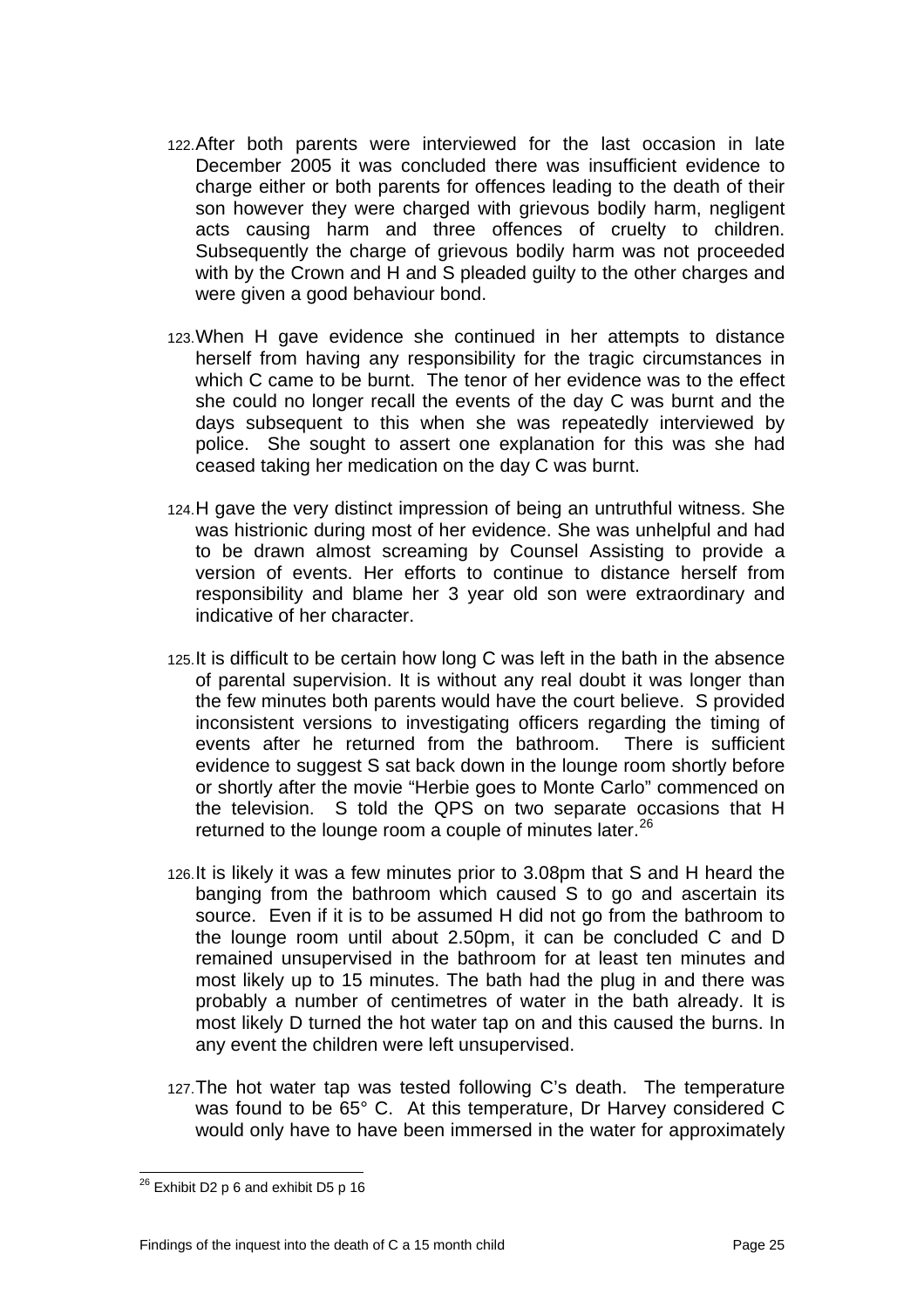<span id="page-27-0"></span>one second. However, the calculation is complicated by the fact H had left C in approximately 10cm of lukewarm water up to fifteen minutes prior to C sustaining the burns. Dr Harvey explained this scenario was likely to lengthen the time C was immersed in the hot water but could not provide an estimate as to how much longer. $27$  There was evidence from S a kettle was also left in the bathroom. Dr Harvey considered it was more likely the burns were caused by C being immersed in the water rather than D having poured a kettle of boiling water over him. The distribution of the burns supports this conclusion.<sup>[28](#page-27-2)</sup>

#### **What is the cause of C's death?**

- 128. The severity of the burns was such that C was airlifted to the Royal Childrens Hospital (RCH). C's condition progressively deteriorated over the following day and there were concerns his deterioration was not in keeping with a typical burns patient.
- 129. It was decided to take him to surgery because of concerns with abdominal distension. He was taken to the operating theatre at around lunchtime on 1 November. It was discovered C's entire abdomen was gangrenous or dead which related to impaired blood supply (ischaemia). Tears to the mesentery (fat around the small bowel) were also found as was a perforation to the stomach. The clinicians considered such injuries are usually only seen in cases of serious trauma and not from burns. The medical team decided his condition was irreversible and he died later that day. There was a concern raised late in the coronial investigation by H and S that the internal injuries were caused during the operation (by the insertion of a pigtail catheter) and of a possible delay in diagnosing the internal injuries.
- 130. An autopsy examination confirmed the clinical findings but stated there had been rare reports of internal injuries such as found here occurring in severe burns cases.<sup>[29](#page-27-3)</sup> The pathologist, Dr Milne opined he could not rule out some form of trauma may have been inflicted upon C. He also stated he could not exclude that the tearing of the mesentery and damage to the stomach wall may have been caused when medical staff were placing the drain prior to surgery. The cause of death on the autopsy report was opined to be due to complications from burns. With the benefit of further information provided just before the inquest Dr Milne had come to a different conclusion.
- 131. A number of other medical opinions were sought by investigating police and statements were tendered to the inquest. A summary of their evidence follows.

 $27$  T10-66

<span id="page-27-2"></span><span id="page-27-1"></span> $28$  T<sub>10-72</sub>

<span id="page-27-3"></span><sup>29</sup> Case Report A4.12 "*Severe gastrointestinal haemorrhage and ischaemic necrosis of the samml bowel of a child with 70% full thickness burns"*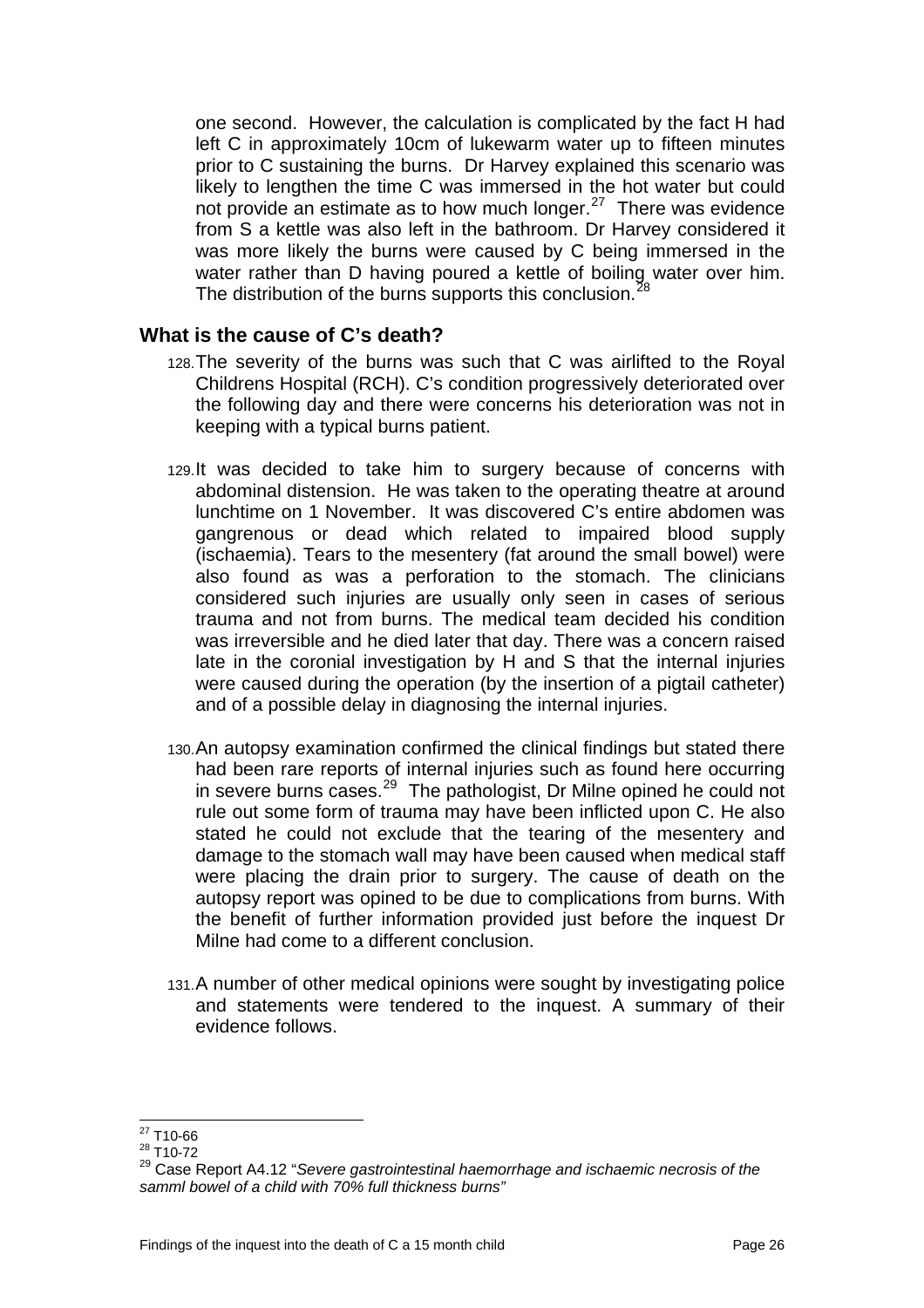- 132. Dr Choo<sup>[30](#page-28-0)</sup> was the consultant paediatric surgeon who saw C when he arrived in hospital. He stated the abdominal injuries were caused by severe blunt force as evidenced by:
	- a. the existence of petechia;
	- b. the fact the mesentery was torn;
	- c. C did not exhibit the degree of shock required as a result of the burns for the blood flow to the gut to be affected to cause it to die; and
	- d. there is not necessarily evidence of bruising where there is a blunt force to the abdomen. Further, bruising can be masked by burns.
- 133. Dr Coulthard<sup>[31](#page-28-1)</sup> is a paediatric intensive care physician who was part of the treating team. He:
	- a. conceded that in hindsight petechia were a clue to abdominal injuries:
	- b. had never seen the type of internal injuries C suffered and he was of the opinion external force would have been required to cause them;
	- c. found no external marks on C that would suggest he was struck by a weapon such as a bed slat. In any event the extensive internal injuries were unlikely to have been caused by such an instrument;
	- d. observed there was a small bruise on his left temporal region:
	- e. did not know whether the internal injuries were suffered before or after C was burnt; and
	- f. recalled H asking him an unusual question along the lines "is he all right on the inside". It was unusual given the obvious injuries were the external injuries.
- 134. Dr Mott<sup>[32](#page-28-2)</sup> was a surgical registrar involved in the treatment. He said:
	- a. he had never seen any injuries as extensive as C's internal injuries;
	- b. the abdominal injuries would have had to have been caused by some form of extreme shearing or crushing injury and would have occurred about 48 hours earlier or slightly longer. He did not notice any injuries consistent with being hit by a wooden bed slat; and
	- c. he had seen much less mesentery tears as a result of deceleration in motor vehicle accidents and motorcycle crashes.
- 135. Dr Borzi<sup>[33](#page-28-3)</sup> was the paediatric surgeon who was asked by Dr Choo to provide a second opinion in relation to C's gut. He stated:

  $30$  Exhibit C10

<span id="page-28-1"></span><span id="page-28-0"></span><sup>&</sup>lt;sup>31</sup> Exhibit C14

<span id="page-28-2"></span> $32$  Exhibit C46

<span id="page-28-3"></span> $33$  Exhibit  $14$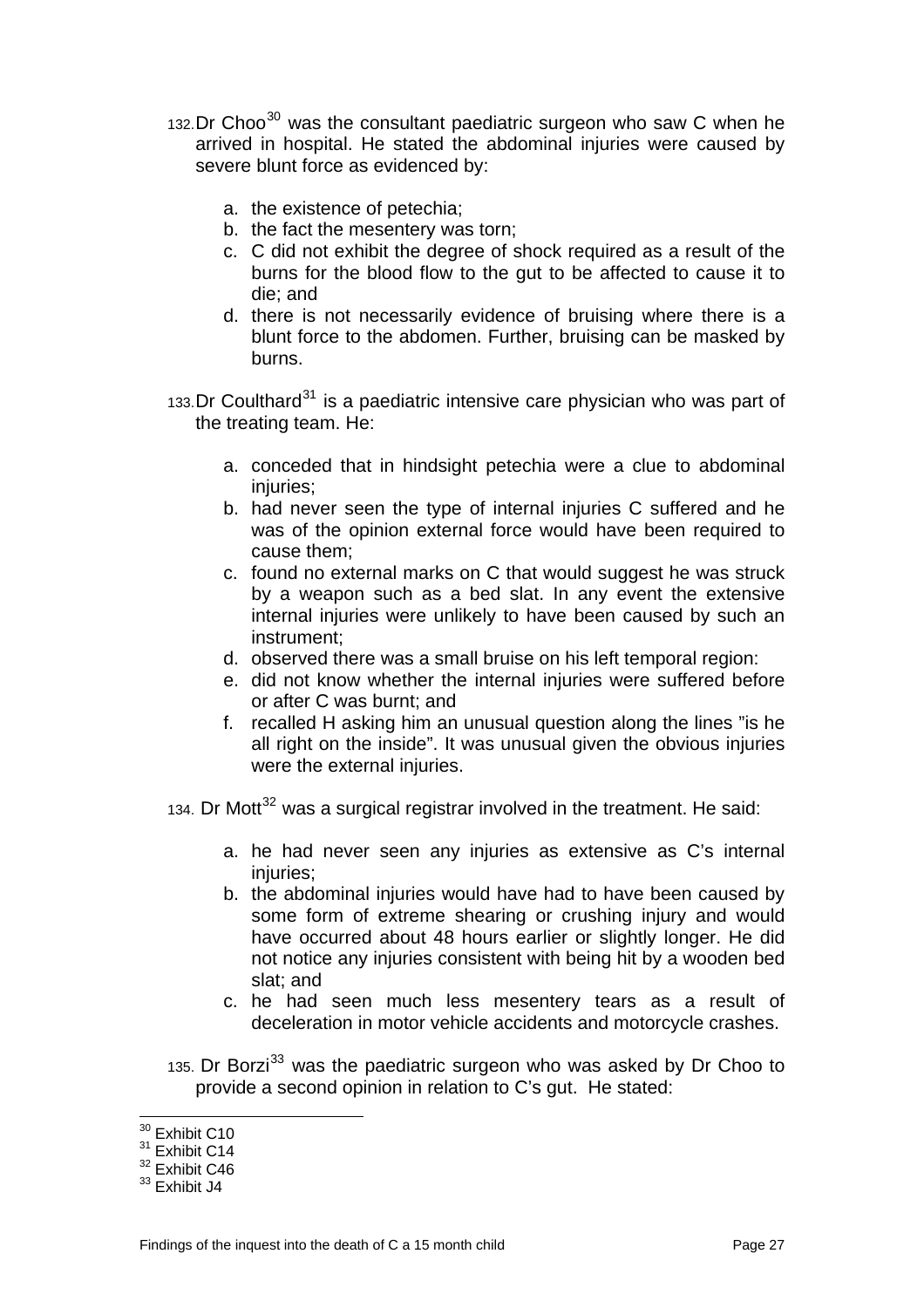- a. the infarction thrombus dummied into the large bowel would possibly implicate a generalised process effecting all major vessels to the intestine, rather than an isolated event to one vessel;
- b. if the injuries were caused by trauma, one would have thought the trauma would have had to involve all three vessels. Having said this, it was possible the trauma only damaged one of the vessels which in turn caused ischaemia to that part of the intestine causing a generalised sepsis and the sepsis in turn caused the wide distribution of infarction;
- c. more generalised causes for such extensive ischaemia would be:
	- (i) abdominal compartment syndrome (unusual and rare complication in children);
	- (ii) thrombosis of the aorta; and
	- (iii) generalised sepsis with
		- disseminated intravascular coagulation
- d. Dr Milne's articles reinforce all the factors which come into play in the presence of a severe burn which can affect profusionial blood supply to the gut, however, these effects are at a microscopic level and do not fully explain the extent of injury and the presence of mesenteric tearing as demonstrated on the clinical photographs;
- e. the clinical intraoperative photos appear to show bruising on the right: around the duodenal jejunal junction along the inferior aspect of the base of the defect in the transverse meso-colon. If this is true bruising and that preceded the emergency laparotomy then it is likely to be caused by trauma related to intra-vascular coagulation sepsis and producing a spontaneous bruising;
- f. it is possible C's abdominal injury is a combination of trauma and abdominal compartment syndrome caused by the burns; and
- g. whatever has caused the ischaemia and necrosis is likely to have occurred more than 24 hours prior to the operation.
- 136. Professor Kimble<sup>[34](#page-29-0)</sup> is the Director of Paediatric Burns and Trauma of the University of Queensland, Royal Children's Hospital. He was also part of the treating team. He stated:
	- a. he had seen this type of searing injury to the mesentery previously and it takes a great deal of violence to cause this injury (any accident where there is a high velocity and then a sudden deceleration);
	- b. the multiple tears and haematoma, as well as blood in the tissues is usually associated with being thrown from a motor vehicle or being dropped from a height;

<span id="page-29-0"></span>  $34$  Exhibit J7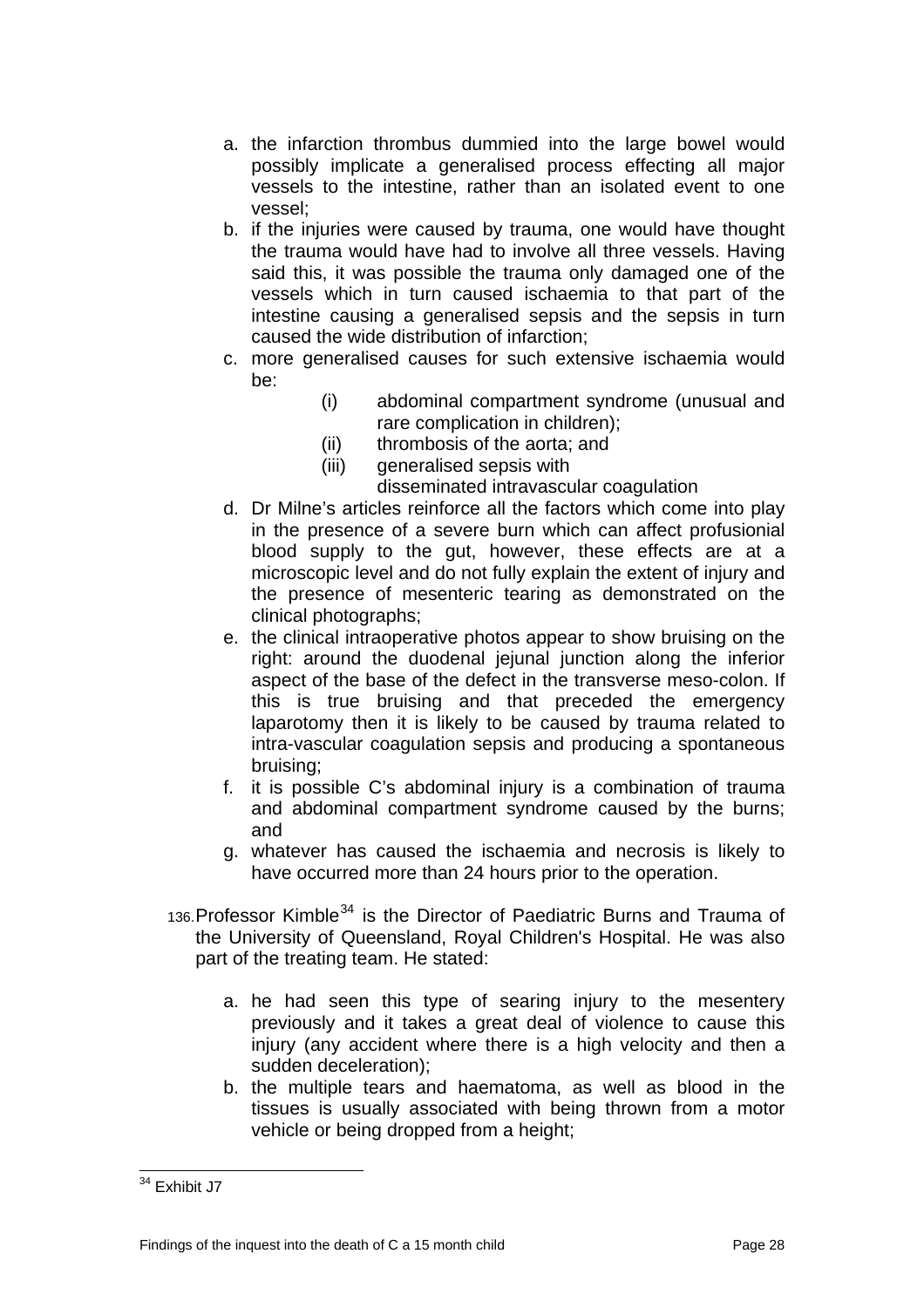- c. the initial trauma to the abdomen could have occurred three days prior to the operation but it is likely to have occurred within one day prior to C arriving at hospital. It is not possible to survive this type of injury for more than 48 to 72 hours;
- d. from the point at which C arrived at hospital he had a nonsurvivable injury to his abdomen; and
- e. mesenteric tears could only have been caused by trauma and not abdominal compartment syndrome. The mesenteric injury may ultimately have caused a compartment syndrome.
- 137. Dr Leditschke<sup>[35](#page-30-0)</sup> is a paediatric surgeon who was also consulted. He stated:
	- a. mesenteric tears are caused by significant blunt trauma to the abdomen and for this reason the injury to C's gut was unlikely to be related to the tears;
	- b. the gut death probably occurred 12 to 24 hours earlier; and
	- c. Dr Milne's articles do not explain the presence of the mesenteric tears.
- 138. Dr Rudd<sup>[36](#page-30-1)</sup> is the Director of the Adult Burns Unit at Royal Brisbane Hospital. He stated:
	- a. the clinical photos showed patchy gangrene and infarction which is most likely to have been caused by non-occlusive ischaemia as opposed to occlusive ischaemia. This means it is less likely that C was suffering from a thrombosis. Non occlusive ischaemia might be caused by blunt external injury or a reduced blood pressure because of the burns;
	- b. mesenteric tears can cause ischaemia. It is possible the segment of gut affected by part of a mesenteric that was torn, died, which in turn caused bacterial growth, which invaded the bowel wall and got into the blood supply, causing septicaemia, producing a low blood flow and resulting in the rest of the gut infarcting. If this is the way the gut died, 48 hours would be a sufficient time for this to occur; and
	- c. it is impossible now to say whether the injuries were likely to have been caused by burns, trauma or both. However, the mesenteric tears could only have been caused by some external blunt trauma such as colliding with the handlebars when thrown off a bike or being an unrestrained passenger in a motor vehicle and colliding with the steering wheel.

139. At autopsy, Dr Milne made the following significant findings:

a. a three gram acute subdural haemorrhage overlying the left anterior superior frontal lobe;

<sup>&</sup>lt;sup>35</sup> Exhibit J6

<span id="page-30-1"></span><span id="page-30-0"></span><sup>36</sup> Exhibit J9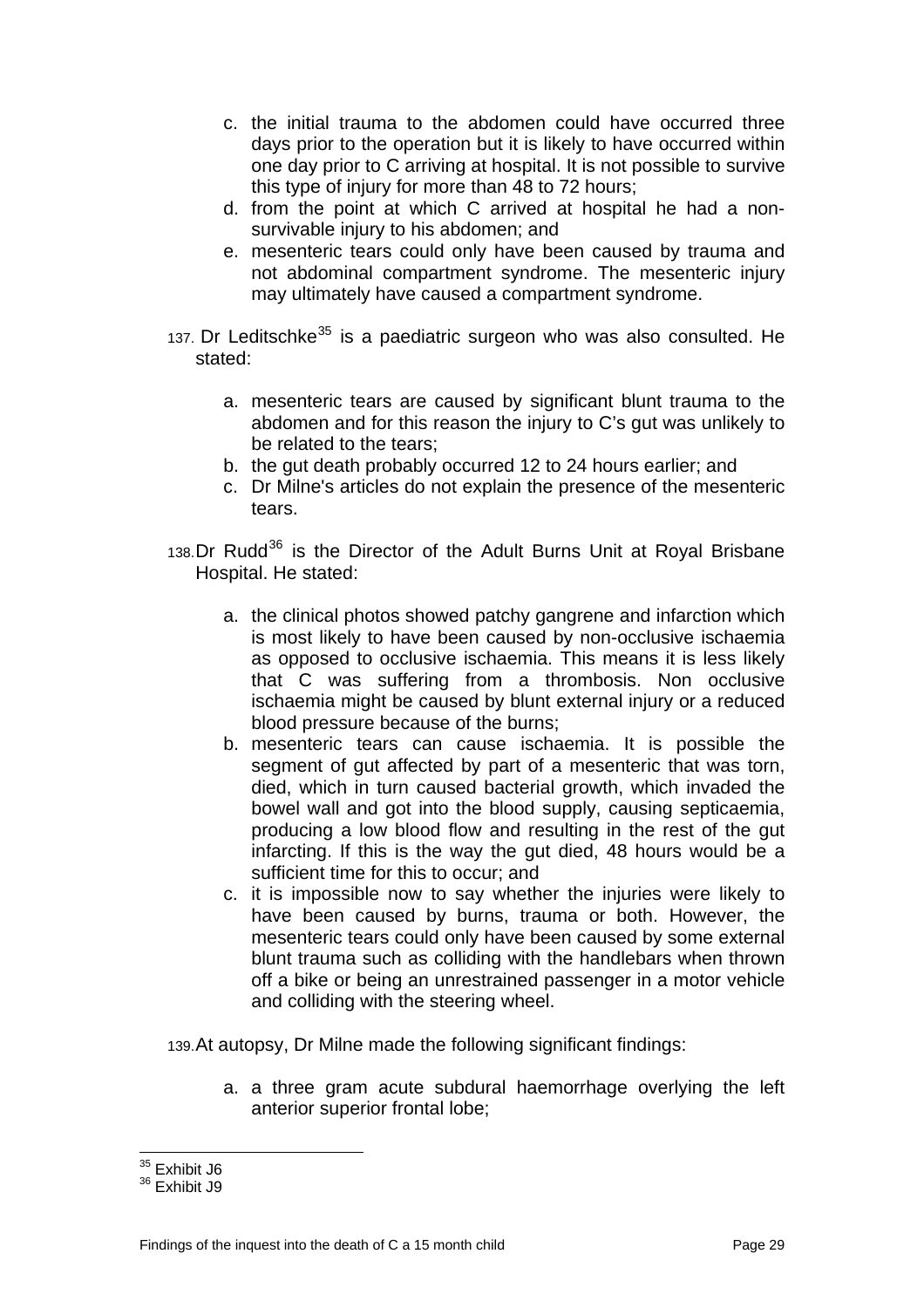- b. burns to approximately 59% of C's body, including much of his forearms, chest and buttocks; and
- c. multiple lacerations to the mesentery.
- 140. It was Dr Milne's opinion that whilst the subdural haemorrhage was significant, it was unlikely to be the cause of C's death. There were two reasons for this, namely the relatively small volume of fluid and the otherwise normal appearance of the brain. Dr Milne thought the haemorrhage had probably been present for less than a week, but was unable to give a more definitive estimate.<sup>[37](#page-31-0)</sup> During the course of the investigation by police into the circumstances surrounding C's death, H and S provided information regarding a number of occasions in the week prior to C's death when he had fallen or D had jumped on him. Dr Milne was satisfied none of these incidents would explain the presence of the subdural haemorrhage. He also gave evidence it was very unlikely C sustained the injury in the bath prior to being burnt, or as a consequence of any medical treatment he received following the burns.<sup>[38](#page-31-1)</sup>
- 141. In his autopsy report, Dr Milne identified the cause of death to be complications of the burns. However in his evidence he revised his opinion and concluded the cause of death is undetermined.<sup>[39](#page-31-2)</sup> Dr Milne was of the opinion the mesenteric tears were definitely not related to the burns. The reason for this is they are a traumatic injury and even if burns had caused some of the ischaemic damage to the bowel, it would not cause tears to the mesentery. Dr Milne was also satisfied, after reading Dr Choo's latest evidence about the insertion of the pigtail catheter, that this provided no explanation for the mesenteric tears. He did not think a three year old child could cause such injuries. He did think C would have been having significant abdominal pain and exhibiting symptoms of not being well.
- 142. Dr John Harvey is a paediatric surgeon and paediatric burns surgeon, a past Director of the Burns Unit at Westmead Hospital, New South Wales and a past President of the Australian New Zealand Burns Association. He was briefed by the Coroner to conduct an independent review and prepare a report. He agreed with Dr Milne that the medical and post-mortem findings were very difficult to interpret.
- 143. Dr Harvey considered that the majority of C's gastrointestinal tract was found to be ischaemic. Whilst both mesenteric tears and burns can cause ischaemia, Dr Milne thought the nature and extent of the ischaemia found in this case could not be explained by the burns process alone or alternatively by the tears to the mesentery alone.<sup>[40](#page-31-3)</sup>

 $37$  T10-9

<span id="page-31-1"></span><span id="page-31-0"></span><sup>38</sup> T10-12 to 13 and T10-31to 32

<span id="page-31-2"></span><sup>39</sup> T10-27

<span id="page-31-3"></span> $40$  T<sub>10</sub>-17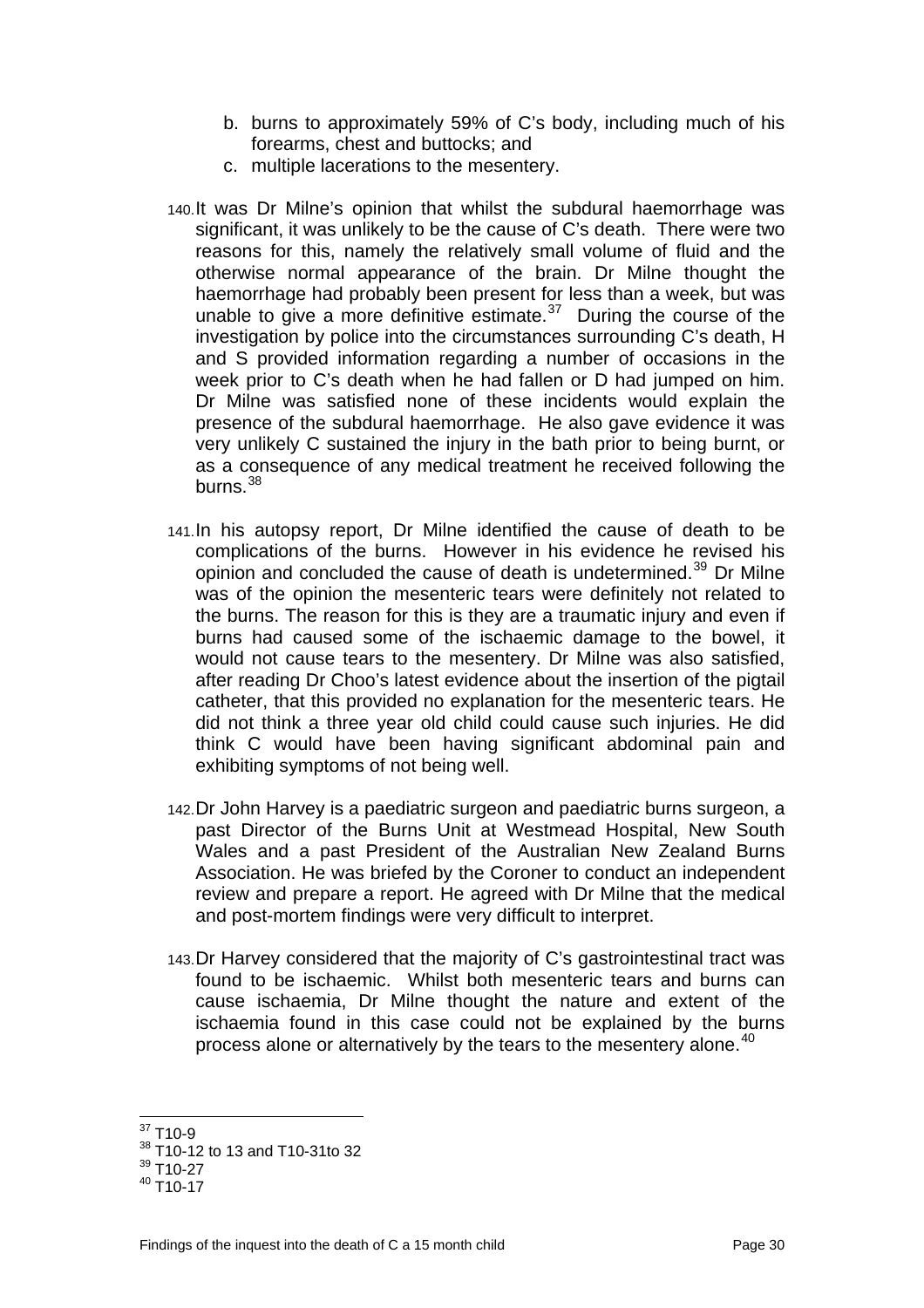- 144. Dr Harvey disagreed with this and opined it would have been possible for the burns to have caused the ischaemia. However, he thought the presence of the mesenteric tears meant the totality of the ischaemia could not be confidentially explained by the burns. $41$  Despite this difference in opinion, both doctors concluded the ischaemia was most likely caused by a combination of the mesenteric tears and the burns. $42$ It is not possible to disentangle the consequences of the burns from the consequences of the mesenteric tears.[43](#page-32-2) Having said this, Dr Harvey gave evidence that in the absence of the mesenteric tears, there was an 80% chance C could have survived the burns. Conversely, he thought in the absence of the burns, the expectation would have been C would have survived the mesenteric tears.<sup>[44](#page-32-3)</sup>
- 145. There is no dispute on the totality of the extensive expert medical evidence that the mesenteric tears were a consequence of a traumatic blunt force injury and are in no way causally related to the burns.<sup>[45](#page-32-4)</sup> Dr Harvey was satisfied they were sustained prior to C being burnt and probably within the previous 12 hours.<sup>[46](#page-32-5)</sup> He thought there may well have been no obvious clinical signs when medically examined following the burns. $47$  He would however have expected C to have been in significant pain and perhaps vomiting.<sup>[48](#page-32-7)</sup> He thought C would have been unable to have eaten the spaghetti he ate prior to having the bath, although placed a caveat on this by saying it was hard to be  $s$ ure. $49$
- 146. On the basis of the current evidence, the cause of the mesenteric tears cannot be definitively determined. Both doctors were satisfied the tears cannot be explained by the insertion of the pigtail catheter following C sustaining the burns.<sup>[50](#page-32-9)</sup> Dr Milne was unable to find any evidence of an anatomical abnormality on autopsy that would have predisposed C to such tears.<sup>[51](#page-32-10)</sup> The doctors thought D would not have been able to cause such a serious injury to his younger brother.<sup>[52](#page-32-11)</sup> Both doctors considered none of the incidents which H and S relayed to the police would have been sufficient to have caused the mesenteric tears.<sup>5</sup>
- 147. H and S were able to offer no other potential explanations for the mesenteric tears although it is evident they both had a propensity to leaving the children unsupervised. Certainly there was an injury which

<span id="page-32-3"></span><span id="page-32-2"></span><span id="page-32-1"></span><span id="page-32-0"></span> $41$  T10-57 42 T10-23, T10-25, T10-54 to 56, T10-63 43 T10-27 44 T10-63 to 64 45 T10-19 46 T10-60 47 T10-57, T10-75 48 T10-58

<span id="page-32-8"></span><span id="page-32-7"></span><span id="page-32-6"></span><span id="page-32-5"></span><span id="page-32-4"></span><sup>49</sup> T10-74

<span id="page-32-9"></span><sup>50</sup> T10-18 to 19, T10-59

<span id="page-32-10"></span><sup>51</sup> T10-47

<sup>52</sup> T10-20 to 21, T10-61

<span id="page-32-12"></span><span id="page-32-11"></span><sup>53</sup> T10-60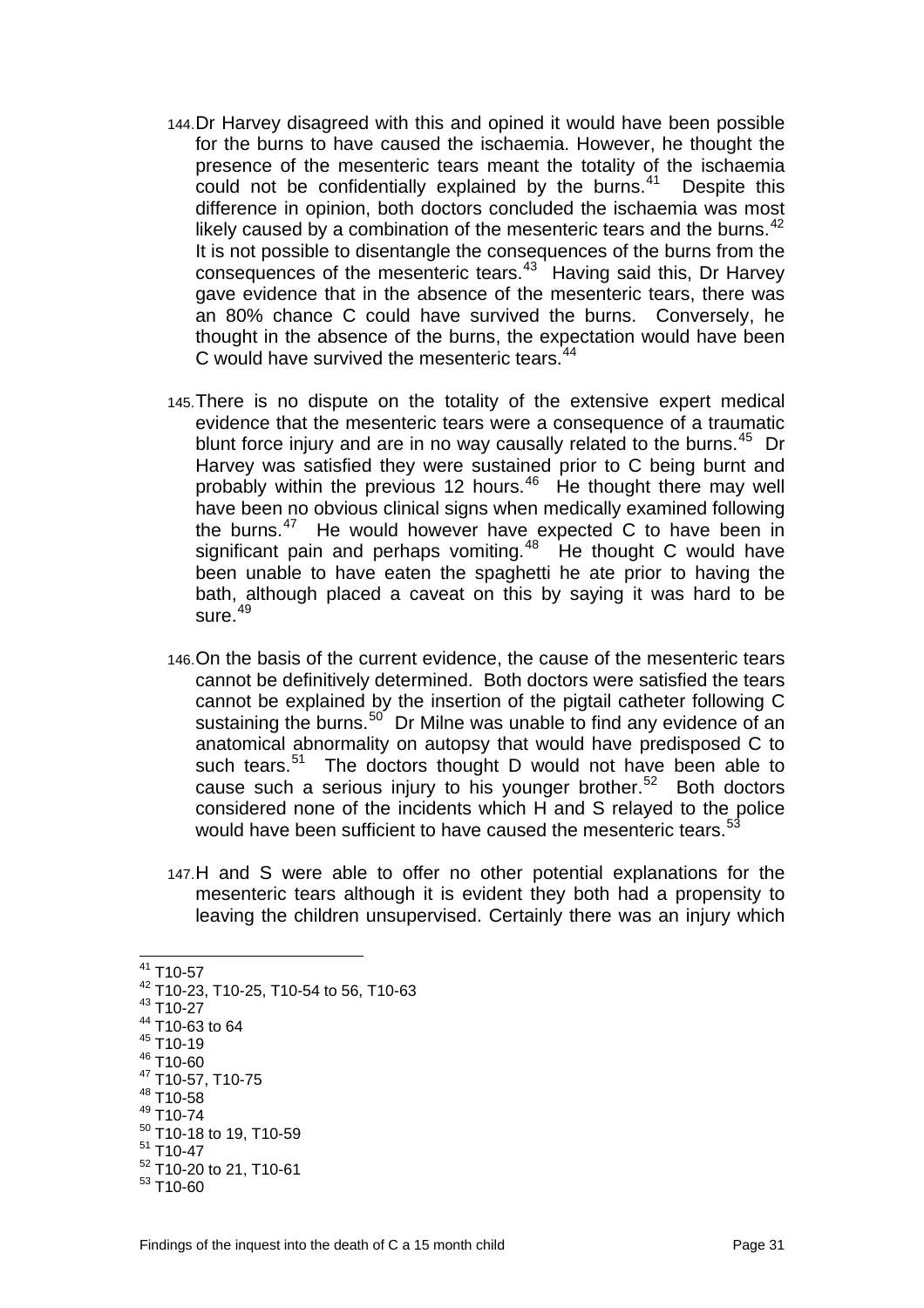<span id="page-33-0"></span>caused the subdural haemorrhage which may have been the result of falling or injuries caused by D. It may well be S and H's inattentiveness towards their children meant the occurrence of the incidents sufficient to cause the mesenteric tears and the subdural haemorrhage and the signs of those injuries, which would ordinarily be evident, went unnoticed by them.

148. After considering all of the evidence, my finding is the cause of death was due to a complication of burns caused by scalding in the bath, and also due to an injury to the mesenteric artery caused by trauma the form of which is unknown.

#### **Burns and Scalds to Children**

- 149. The Queensland Injury Surveillance Unit (QISU) collects and analyses data from Emergency Department injury presentations in participating hospitals. It has published a number of Injury Bulletins on the subject.<sup>[54](#page-33-1)</sup> An uncontroversial conclusion and recommendation that arises from its research was that adult supervision was essential when children under 5 are in the bathroom and they should never be left alone even for a short time.<sup>[55](#page-33-2)</sup>
- 150. QISU also noted the bathroom is a common location for injury in this age group. The bathroom contains a wide range of potential hazards for young children, including the risk of immersion in the bath, burns from hot tap water and falls as a result of wet slippery surfaces. Burns to children in the bathroom are almost exclusively as a result of hot tap water burns.
- 151. QISU noted whilst parental supervision is important in scald and burns prevention, educational campaigns raising awareness and encouraging behavioural and environmental modifications seem to have had little impact in Queensland.
- 152. It noted changes had been made to the Australian Standards for all new hot water installations in 1997<sup>[56](#page-33-3)</sup> which meant a tempering valve or thermostat mixing valve is required to reduce the temperature of hot water delivered at the bathroom to 50°C (45°C in child care and care facilities). Hot water is required to be stored at a temperature in excess of 60°C to prevent the incubation of bacteria particularly Legionella. A tempering valve mixes cold water with the hot water to keep the outgoing water temperature fixed at 50°C.
- 153. QISU had some concerns this temperature reduction was not required for other hot water outlets in the house and the standard is not retrospective. The Standard applies to new installations, alterations,

<span id="page-33-1"></span><sup>&</sup>lt;sup>54</sup> Bulletin 89 December 2005 "Burns and Scalds in Queensland Toddlers" and Bulletin 91 May 2006 "Bathroom Injuries in Queensland".

<span id="page-33-2"></span><sup>55</sup> Bulletin 91

<span id="page-33-3"></span><sup>56</sup> AS4032[1] 2-2005 and AS 3500[1] 4.1 1997. Copies of these standards have been obtained by the Office of State Coroner and form part of the record for these proceedings.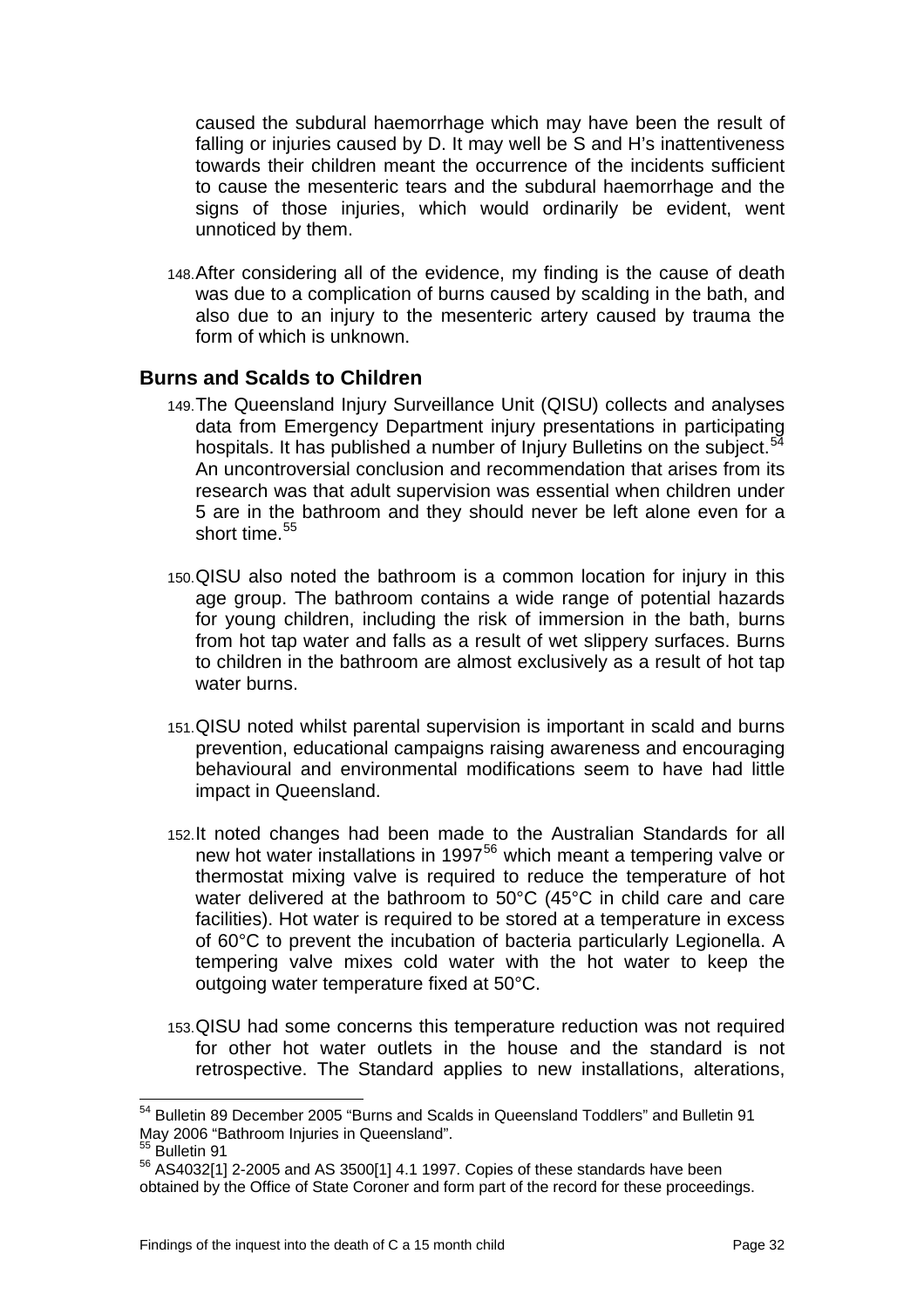additions and repairs to existing installations only. QISU noted there was evidence to suggest that despite a public awareness campaign, domestic hot water temperatures in Queensland remain higher than 50°C.

- 154. Dr Harvey stated the Australian and New Zealand Burns Association has been campaigning for a long time for legislation to be expanded to include valves being fitted to hot water inlets to all bathrooms for all houses at the point-of-sale. He reiterated this is a very serious issue and if when D turned on the hot water tap with the delivery of hot water at 45°C, it was very unlikely C would have been burnt.
- 155. This is emphatically illustrated in Appendix E to AS 4032 which notes the safe contact time to avoid third degree burns at 50°C is 5 minutes, at 60°C for an adult is 5 seconds and for a child is 1 second, and at 70°C for an adult is 1 second and a child is 0.5 of a second.
- 156. In is part of the public record that in recent years in Queensland there has been productive safety legislation introduced which mandates retrospective changes to smoke alarms, electrical safety switches and swimming pool fencing at point of sale and rental of houses. The swimming pool legislation is particularly rigorous, and there seems to be no good reason why the position of domestic hot water should not be considered as a safety issue in a similar manner.
- 157. Indeed there has been some recognition of this by the Queensland Government. Since January 2010, when a house or other residential unit is offered or marketed for sale a sustainability declaration must be completed to the best of the seller's ability and knowledge. The declaration identifies sustainability features of a home in three key areas including energy; water and access; safety and other features. In relation to the safety issues there is specific reference to smoke alarms and smoke detectors, electrical safety switches and swimming pool fencing. In relation to those three items homeowners must have them installed and be compliant with current regulations.
- 158.Hot water tempering valves are also referred to in the "Guide to Sustainability Declaration<sup>"[57](#page-34-0)</sup> noting any hot water systems installed after 30 April 1998 are required to have a tempering valve fitted so the hot water is delivered to hot water outlets at a maximum 50°C to prevent scalding. However, completion of this component of the Declaration is optional. The Sustainability Declaration does not cover rental properties.
- 159.Given there will be economic and practical implications and as this issue was not raised specifically with the relevant government department during the course of the inquest, my recommendation will be that the Department of Infrastructure and Planning investigate and

<span id="page-34-0"></span>  $57$  See website for Department of Local Government and Planning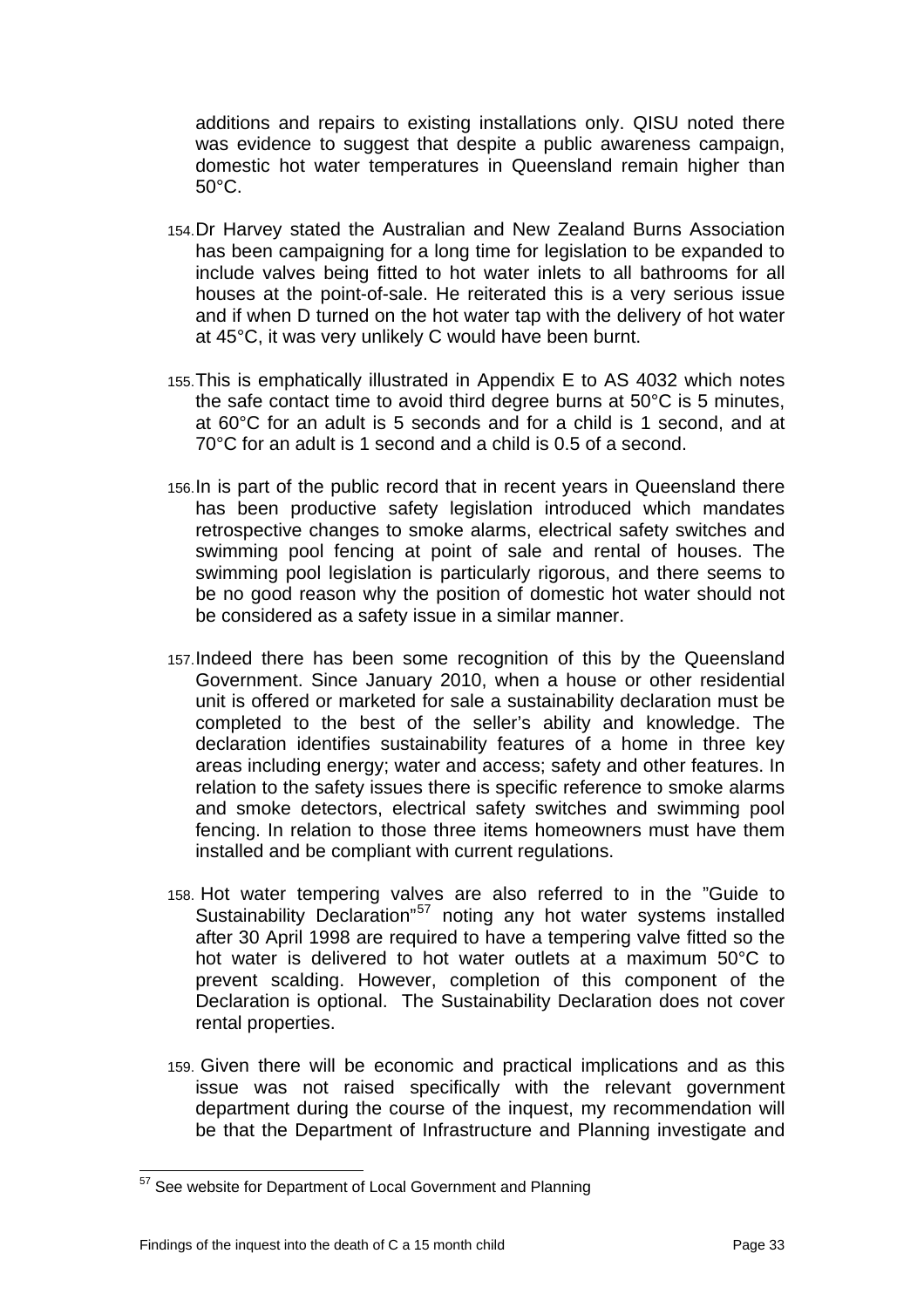<span id="page-35-0"></span>considers retrospective mandating of the Australian Standards in respect to hot water tempering valves at point of sale and lease in a manner similar to that now adopted for smoke alarms, electrical safety switches and swimming pool fences.

160. In this case the evidence suggests the family was residing in Department of Housing premises. At the very least, and despite the possible financial impost, the State government should be setting an example by applying the Australian Standard to all of its housing stock. Given the standard has been in effect since 30 April 1998 and applies new installations and to any repairs to existing installations, one would surmise in the last decade or more most of its housing stock would have had repairs or new installations to its hot water systems and most of its stock already complies.

## **Findings required by s45**

- 161. I am required to find, as far as is possible, the medical cause of death, who the deceased person was and when, where and how that person came by his/her death. As a result of considering all of the material contained in the exhibits, I am able to make the following findings:
	- Identity of the deceased A child C born on 6 June 2004
	- How the person died C died as a result of a combination of complications from burns to his body which occurred as a result of having been scalded in a bath of hot water on 30 October 2005, and as a result of tears to his mesenteric artery as a result of trauma. The precise nature of the trauma is unknown. Both the incident which caused the burns and the incident of trauma which caused the tears to his mesenteric artery occurred because he was left unsupervised by his parents.
	- Place of death Royal Children's Hospital, Brisbane
	- Date of death 1 November 2005
	- Cause of death Complication of burns and trauma to the mesenteric artery

## **Concerns, comments and recommendations**

- 162. Section 46, insofar as it is relevant to this matter, provides that a coroner may comment on anything connected with a death that relates to public health or safety, the administration of justice or ways to prevent deaths from happening in similar circumstances in the future.
- 163. The issues raised by the circumstances of this case which warrant consideration from that perspective relate to the issues concerning exchange of information whilst families are subject to witness protection and in relation to the installation of hot water tempering valves.